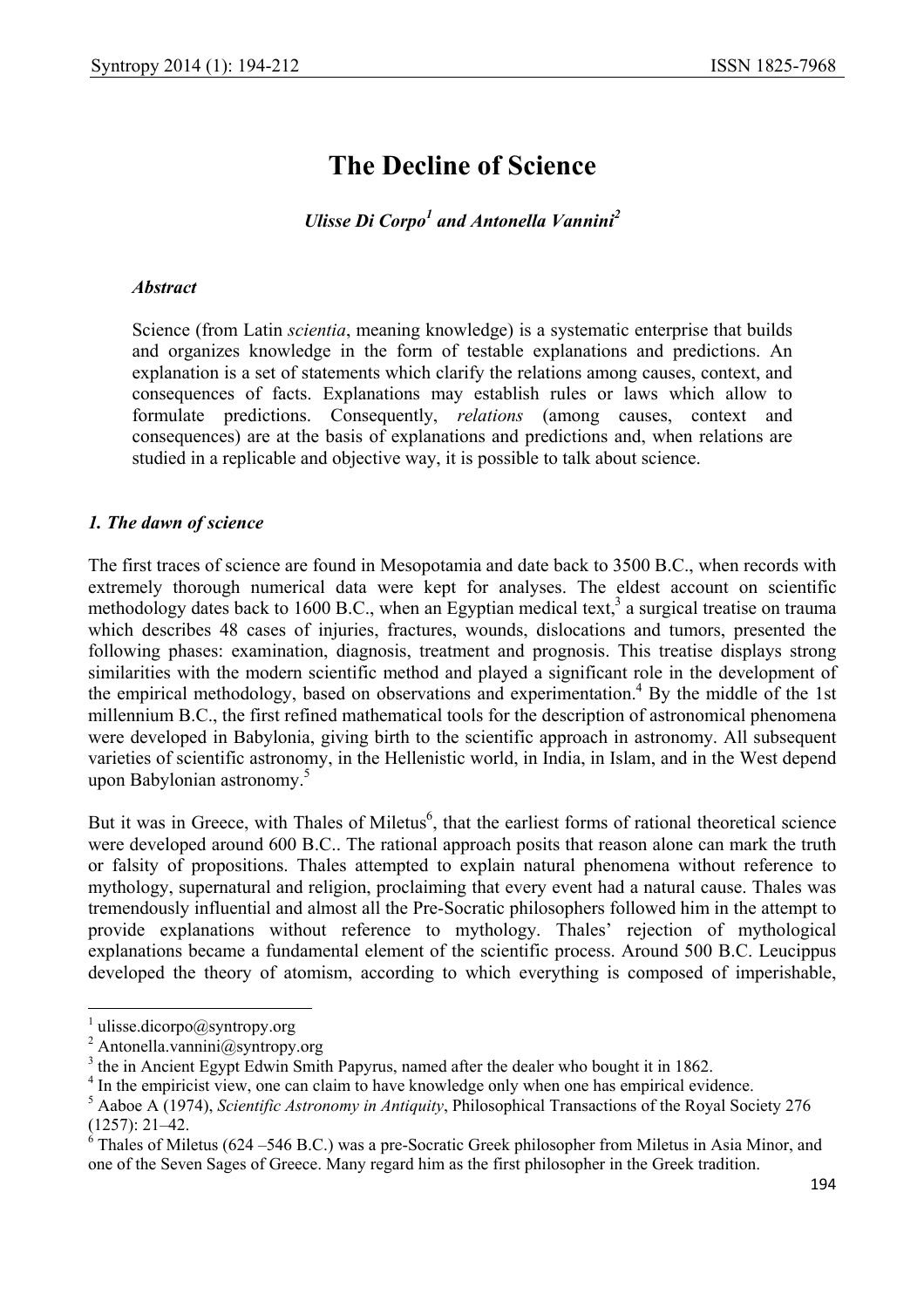indivisible elements that he named atoms. This idea was elaborated in greater details by his pupil and successor Democritus.<sup>7</sup> They were both thoroughly materialists, believing everything to be the result of deterministic laws. Similar atomist ideas emerged independently among ancient Indian philosophers of the Nyaya school of logic and the Buddhist atomism school, that flourished in the Indian subcontinent during the  $4<sup>th</sup>$  century B.C.

Around 350 B.C. Plato<sup>8</sup> and his most-famous student, Aristotle<sup>9</sup>, laid the foundations of Western deductive reasoning in science. Aristotle introduced a methodology which involved both inductive and deductive reasoning. For Aristotle, universal truths can be known from particular things via induction, but induction by itself does not account for scientific knowledge. Induction provides the primary premises to scientific enquiry, by generalization, but it does not provide a causal explanation. The methodology which Aristotle devised, for the development of causal explanations, was the deductive reasoning based on syllogisms, which allows to infer new universal truths from those already established, through intuition. According to Aristotle, induction does not provide the basis for science, whereas intuition offers solid foundations. He believed that "*intuition is the originative source of scientific knowledge.*" Aristotle wrote that "*we do not have knowledge of a thing until we have grasped its why, that is to say, its cause.*" 10 He held that there are four kinds of causes: *material* causes, *formal* causes determined by the context, such as ratios that cause the octave, *efficient* causes which act as agencies, for example a carpenter for a table or a father for a boy and *final* causes such as the adult plant for a seed and the sailing for a sailboat.

In the 3rd and 4th centuries B.C., the Greek anatomist Herophilos (335–280 B.C.) used the experimental method in order to record data on dissections. He considered essential to produce knowledge starting from empirical observations and comparisons.

In the Islamic world it was common for scientists to be also artisans, expert instrument makers. They used the experimental approach to distinguish between competing scientific theories, as can be seen in the works of Jābir ibn Hayyān (721–815), who left nearly 3,000 treatises and articles in fields ranging from: cosmology, music, medicine, biology, chemical technology, geometry, logic and artificial generation of living beings. A total of 112 books are dedicated to the Arabic version of the Emerald Tablet, an ancient work that proved a recurring foundation of alchemical operations.

Ibn al-Haytham (965-1040), who has been described as the father of modern optics, combined observations, experiments and rational arguments to support his theory of vision. He showed that the ancient theory of vision, supported by Ptolemy and Euclid (in which the eyes emit rays of light used for seeing), and the theory supported by Aristotle (where objects emit physical particles to the eyes), were both wrong. Experimental evidence supported most of the propositions in his books and grounded his theories. Ibn al-Haytham used the scientific method to establish that light travels in straight lines: "*This is clearly observed in the lights which enter into dark rooms through holes. ...* 

 $\overline{a}$ 7 Democritus (460 - 370 B.C.) was an influential Ancient Greek pre-Socratic philosopher.

<sup>&</sup>lt;sup>8</sup> Plato (428 - 348 B.C.) was a philosopher, as well as mathematician, in Classical Greece and an influential figure in philosophy. He was Socrates' student, and founded the Academy in Athens, the first institution of higher learning in the Western world.

 $9 \text{ Aristotle } (384 - 322 \text{ B.C.})$  was a Greek philosopher and scientist born in Stagirus, northern Greece. At the age of eighteen, he joined Plato's Academy in Athens. His writings cover many subjects – including physics, biology, zoology, metaphysics, logic, ethics, aesthetics, poetry, theater, music, rhetoric, linguistics, politics and government.

<sup>10</sup>Falcon A. (2008), *Aristotle on Causality*, Stanford Encyclopedia of Philosophy 2008.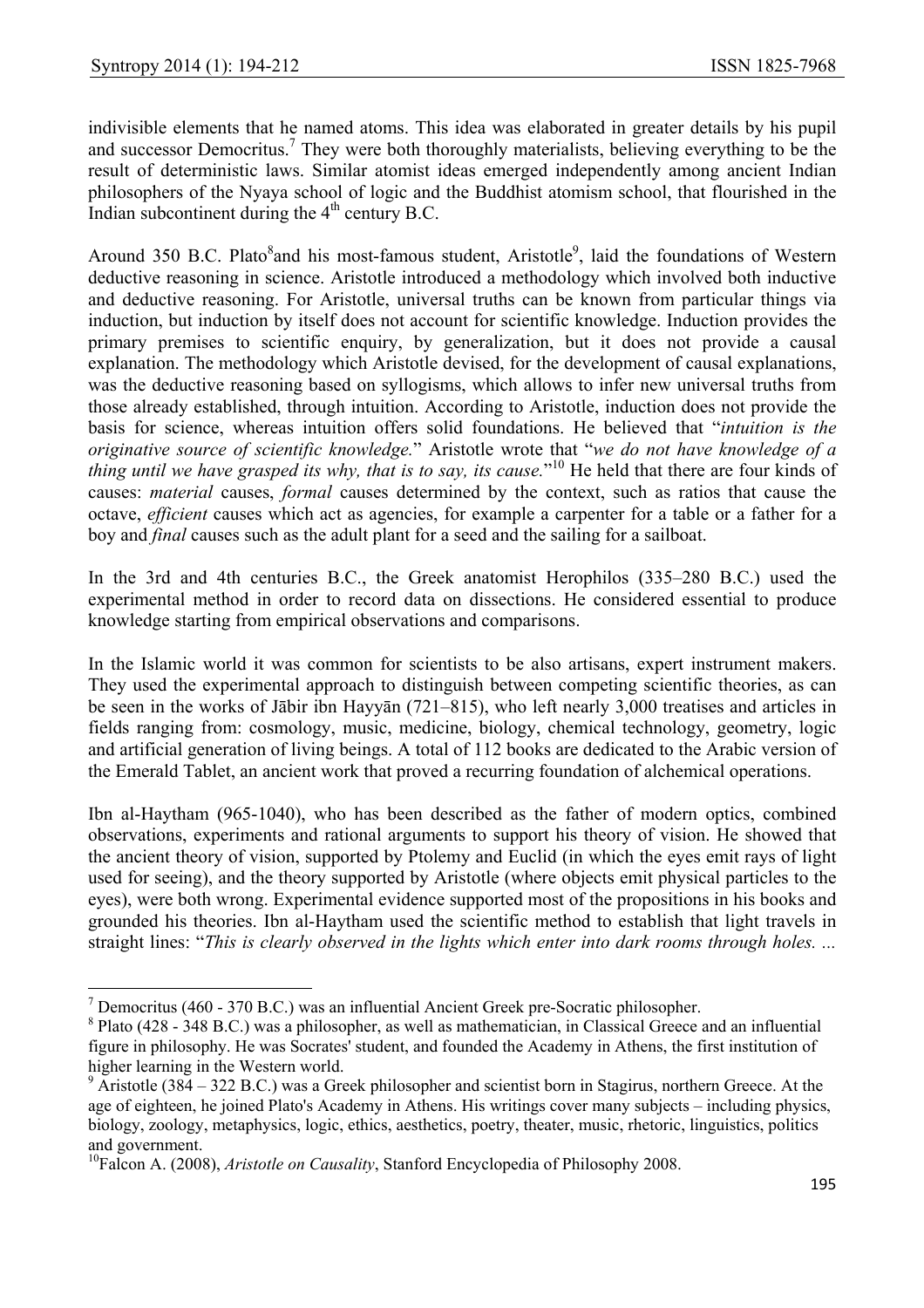the entering light will be clearly observable in the dust which fills the air."<sup>11</sup> Ibn al-Haytham also explained the role of skepticism, and criticized Aristotle for his lack of contribution to the method of induction, which he considered to be the basic requirement for true scientific research.

The Persian scientist Abū Rayhān al-Bīrūnī (973-1048) used the experimental method in several different fields of inquiry, with emphasis on repeated experimentation. Bīrūnī was concerned with how to prevent systematic errors and observational biases, such as "*errors caused by the use of small instruments and errors made by human observers*." He argued that if instruments produce errors, then multiple observations must be taken, and arithmetic mean values used as the true measurement.

Ibn Sina (980 - 1037), Latinized as Avicenna, studied all the books of Aristotle, then available only in Arabic, and used them as the basis of his healing methods described in his famous book Al-Qanun, (The Canon of Medicine), that was widely used until the 17th century, when the rationalmechanistic methods were introduced and promoted in the West, following the complete change in scientific approach to nature and life. In The Book of Healing (1027), he diverges from Aristotle on several points: "*how does a scientist find the initial axioms or hypotheses of a deductive science without inferring them from some more basic premises?*" arguing that induction "*does not lead to absolute, universal, and certain premises*." In its place, he advocated "*a method of experimentation as a means for scientific inquiry.*" He was also the first to describe what is essentially the method of concomitant variations.

### *2. Duality*

 $\overline{\phantom{a}}$ 

Although some knowledge of scientific methodology seems to have lingered in the ecclesiastical centers of western Europe, after the fall of the Roman empire, ideas on scientific methodology were reintroduced in the 12<sup>th</sup> century to Europe, via Latin translations of Arabic and Greek texts and commentaries. The lack of Latin translations had been due to several factors, including limited techniques for copying books, lack of access to the Greek texts, and few people who could read ancient Greek, while the Arabic versions were more accessible. Aristotle's newly translated views supported the notion of a personal God, which ended in the list of forbidden books in the Condemnations of 1210–1277. At the end of that same period, Thomas Aquinas (1225-1274) reconciled Aristotle viewpoints with Christianity, in his work Summa Theologica. But, in 1277 another more extensive condemnation was issued with the aim to clarify that God's absolute power transcended any principles of logic that Aristotle might place on it. More specifically, it contained a list of 219 propositions that violate the omnipotence of God, and included in this list twenty propositions by Thomas Aquinas. Their inclusion badly damaged Thomas's reputation for many years.

The first signs of conflict between science and the Church became clear with the results of the astronomical observations of Nicholaus Copernicus (1473-1543), which put the Sun at the center of the universe and showed the contradictions of the geocentric system, in which the Earth was placed at the center of the universe. Copernicus' work represented a huge innovation in the astronomical field, followed by Johannes Kepler (1571-1630), who, thanks to astronomical tables, arrived at the

<sup>&</sup>lt;sup>11</sup> Alhazen (Ibn Al-Haytham) Critique of Ptolemy, translated by S. Pines, Actes X Congrès internationale d'histoire des sciences, Vol I Ithaca 1962, as referenced on p.139.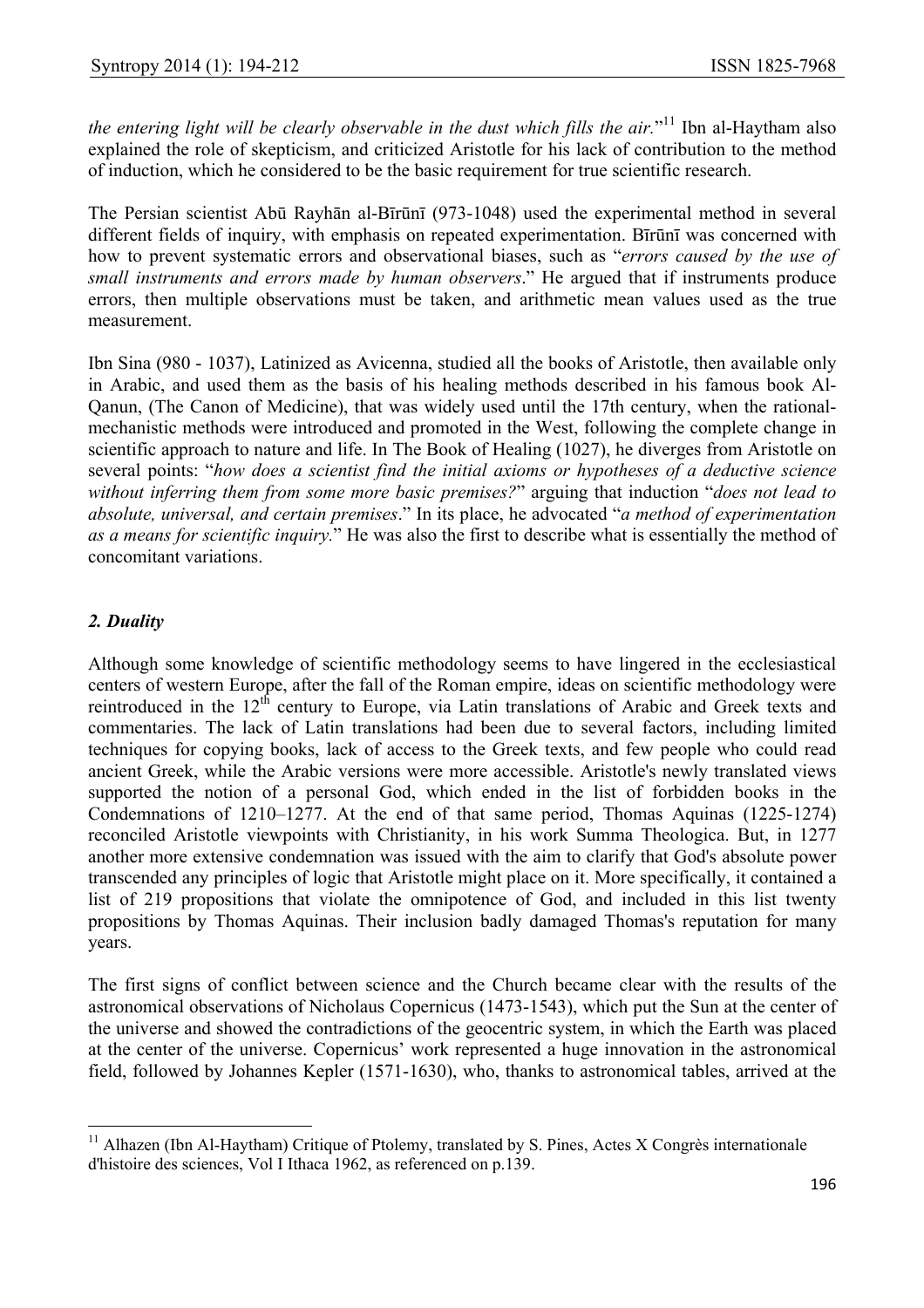formulation of the three laws of planetary motion, developing the Copernican heliocentric model into a scientific model.

Giordano Bruno (1548 - February 17, 1600), an Italian Dominican friar and mathematician, famous for his cosmological theories, went even further. While supporting the heliocentric model, he proposed that the Sun is just one of the many stars moving in space, and claimed that an infinite number of inhabited worlds, identified as planets, orbit other stars. Beginning in 1593, Bruno was tried for heresy by the Roman Inquisition on charge of the denial of several core Catholic doctrines (including the Trinity, the divinity of Christ, the virginity of Mary, and Transubstantiation). The Inquisition found him guilty, and in 1600 he was burned at the stake in Rome's Campo de' Fiori. After his death he gained considerable fame as a martyr for science. Bruno's case is still considered a landmark in the rise of the duality between science and Christianity.

The duality between science and the Church is though symbolized by Galileo Galilei (1564-1642). Using the telescope which had just been invented, Galileo was able to empirically prove Copernicus' heliocentric hypothesis. A sequence of events brought Galileo into conflict with both the Catholic Church, for his support of Copernican astronomy, and the Aristotelians. In 1610, Galileo published his Sidereus Nuncius (Starry Messenger), describing the surprising observations that he had made with the new telescope, namely the phases of Venus and the moons of Jupiter. In 1616 the Inquisition declared heliocentrism to be heretical. Heliocentric books were banned and Galileo was ordered to refrain from holding, teaching or defending heliocentric ideas. Galileo went on to propose a theory of tides in 1616, and of comets in 1619; he argued that the tides were evidence for the motion of the Earth. In 1632 Galileo, now an old man, published his Dialogue Concerning the Two Chief World Systems, which implicitly defended heliocentrism, and was immensely popular. Responding to mounting controversy over theology, astronomy and philosophy, the Roman Inquisition tried Galileo in 1633 and found him "gravely suspect of heresy", sentencing him to indefinite imprisonment. Galileo was kept under house arrest until his death in 1642.

In the same period Francis Bacon (1561-1626) became one of the major assertors of the experimental method, courageously attacking the traditional schools of thought which were based on Aristotelian deductive logic. Bacon starts from empirical evidence to arrive at general laws. In order to produce objective knowledge, Galileo's and Bacon's scientific methods separated the observer from the observed. This approach totally transformed the nature and purpose of science. Whereas previously the purpose of science had been to understand nature and life, the purpose was now to control and manipulate nature. As Bacon said: "*Objective knowledge will give command over nature, medicine, mechanical forces, and all other aspects of the universe.*" In this perspective, the aim of science became that of enslaving nature and the organic concept of nature was soon replaced by the mechanistic concept of the world.

René Descartes (1596-1650) based his work on the idea that the "*book of nature*" had been written in mathematical characters. His aim was to reduce all physical phenomena to exact mathematical equations and he believed that nature could be described using simple motion equations, in which only space, position, and moment were relevant. "*Give me position and movement,*" he said, "*and I will build the universe.*" Among Descartes' greatest contributions was his *Analytical Method of Reasoning*, according to which any problem can be decomposed into its parts, and then reordered. This method lies at the foundation of modern science, and has been of great importance, permitting the development of scientific theories and complex technologies. Descartes' vision is based on the duality between two reigns, separate and independent: the reign of spirit, or *res cogitans*, and the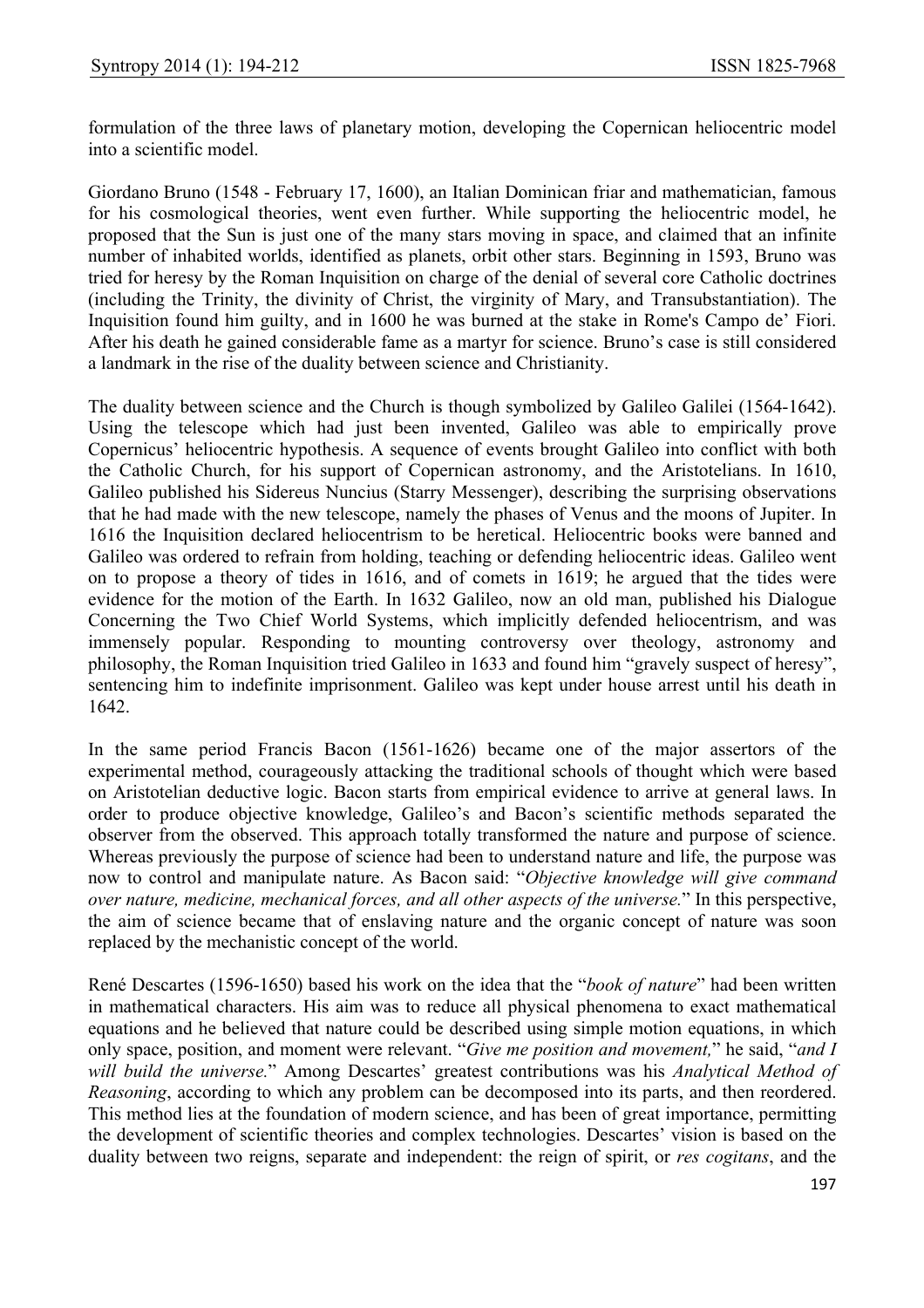reign of matter, or *res extensa*. This division between matter and spirit has had profound consequences on culture, leading to the separation of body and mind which still puzzles science and provided formal recognition to the split between science (res extensa) and religion (res cogitans). According to Descartes, matter and spirit are created by God, who is the creator of the exact order of nature that we see, thanks to the light of reasoning (res cogitans). However, in the following centuries the reference to God was omitted and reality was divided into the human sciences, linked to *res cogitans* and the natural sciences, which were an expression of *res extensa*. Descartes' vision described the material world as a machine which has no intentionality and no spirituality; nature functions according to mechanical laws, and every aspect of the material world can be explained on the basis of its position and movement. This mechanical vision was extended by Descartes to living organisms, in the attempt to organize a complete natural science. Plants and animals were considered simply as machines, whereas human beings were "inhabited" by a rational soul (*res cogitans*) linked to the body (*res extensa*) through the pineal gland, at the center of the brain. The human body, on the other hand, was similar to the body of an animal-machine. This highly mechanistic vision of nature was inspired by the high precision that was being achieved at the time by the technology and art of clock-making. Descartes compared animals to "clocks with mechanisms and springs" and extended this comparison to the human body, comparing a sick body to a badly build clock, and on the other hand, a healthy body to a well-constructed and perfectly functioning clock.

The duality between science and religion reached its maturity in the works of Isaac Newton (1642- 1728). Newton was an English physicist and mathematician, who is widely recognized as one of the most influential scientists and as a key figure in the scientific revolution. His book *Philosophiæ Naturalis Principia Mathematica* (Mathematical Principles of Natural Philosophy), first published in 1687, laid the foundations for classical mechanics. Newton's Principia formulated the laws of motion and universal gravitation, which dominated scientists' view of the physical universe for the next three centuries. By deriving Kepler's laws of planetary motion from his mathematical description of gravity, and then using the same principles to account for the trajectories of comets, the tides, the precession of the equinoxes, and other phenomena, Newton removed the last doubts about the validity of the heliocentric model of the cosmos. This work also demonstrated that the motion of objects on Earth and of celestial bodies could be described by the same principles. Nonetheless, Newton was also an insightful and erudite theologian. He wrote many works that would now be classified as occult studies and religious tracts dealing with the literal interpretation of the Bible. He believed in a monotheistic God as the masterful creator, whose existence could not be denied in the face of the grandeur of all creation, and he held a Christian faith.

Before Newton the Church considered science a threat, but with Newton mechanistic science and dogmatic religion could coexisting in the same person. Mechanistic science deals with physical reality, whereas dogmatic religion deals with the meaning of life and the invisible aspects of reality. The alliance between mechanistic science and dogmatic religion soon took shape, and in order to guarantee the peaceful coexistence between science and religion, science had to remain within the boundaries of the mechanistic approach. Any attempt to go beyond mechanical causation was and still is fiercely stopped.

This dichotomy and alliance allowed for the industrial revolution, which would have been otherwise impossible.

After Newton the Church started supporting the mechanistic approach. Institutions such as the Pontificial Academy of Sciences hold membership rosters of the most respected names in science,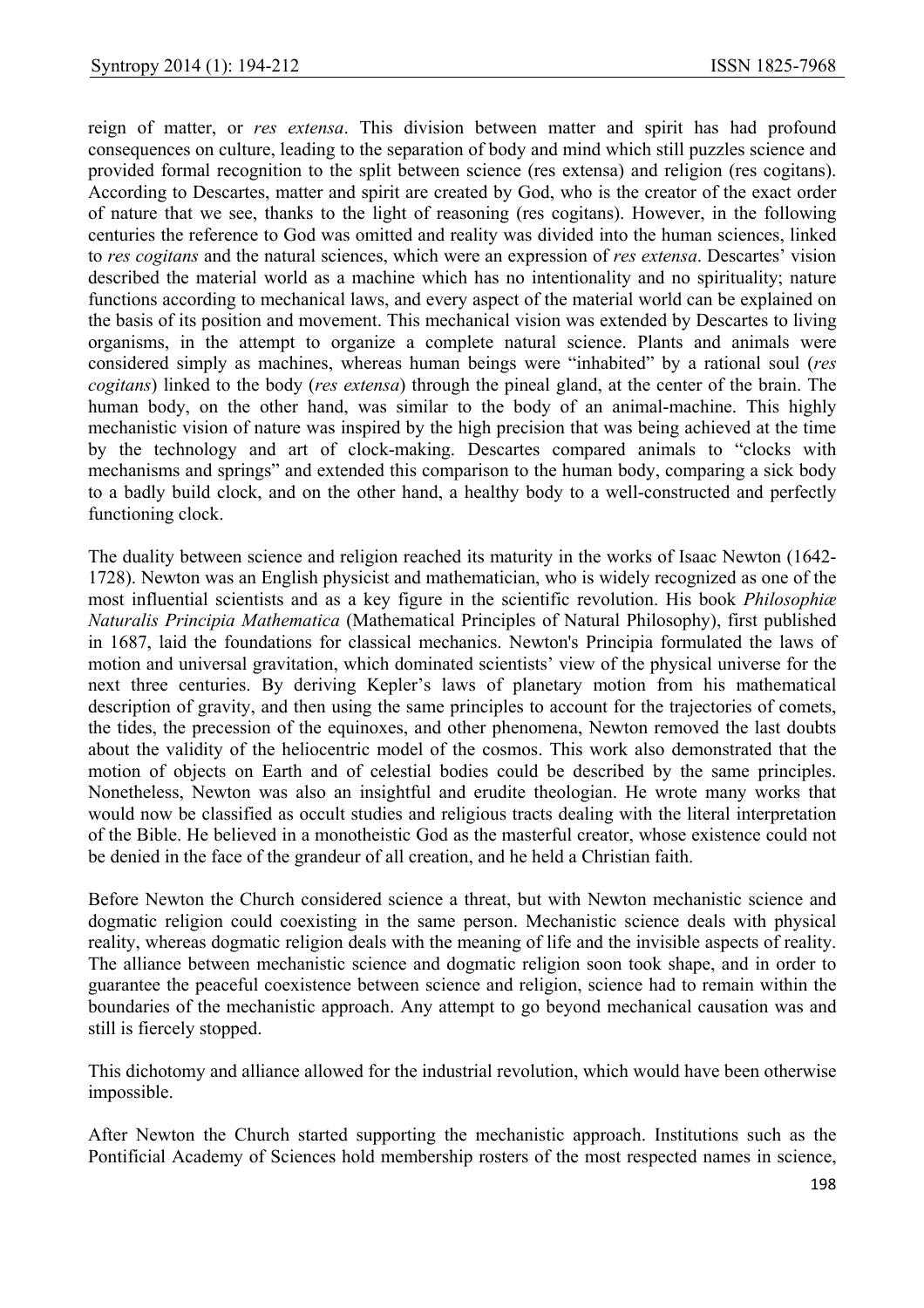including Nobel laureates. While supporting the mechanistic approach, these institutions severely censor any attempt to expand science beyond the cause and effect mechanistic vision.

#### *3. Crisis of duality*

 $\overline{a}$ 

Galilean relativity states that the fundamental laws of physics are the same in all inertial systems. Galileo used the example of a ship travelling at constant velocity, without rocking, on a smooth sea; any observer doing experiments below the deck would not be able to tell whether the ship is moving or stationary. The Galilean principle of relativity says that in inertial systems, i.e. systems that move in a uniform motion, the same laws of mechanics apply: no experiment conducted within a given inertial system can highlight the uniform motion of the system, and the laws of physics are always of the same form. Galileo understood that it is not possible to detect if a system is fixed or moves with uniform motion. This principle was formulated as follows: $12$ 

*"Shut yourself up with some friend in the main cabin below decks on some large ship, and have with you there some flies, butterflies, and other small flying animals. Have a large bowl of water with some fish in it; hang up a bottle that empties drop by drop into a wide vessel beneath it. With the ship standing still, observe carefully how the little animals fly with equal speed to all sides of the cabin. The fish swim indifferently in all directions; the drops fall into the vessel beneath; and, in throwing something to your friend, you need throw it no more strongly in one direction than another, the distances being equal; jumping with your feet together, you pass equal spaces in every direction. When you have observed all these things carefully (though doubtless when the ship is standing still everything must happen in this way), have the ship proceed with any speed you like, so long as the motion is uniform and not fluctuating this way and that. You will discover not the least change in all the effects named, nor could you tell from any of them whether the ship was moving or standing still. In jumping, you will pass on the floor the same spaces as before, nor will you make larger jumps toward the stern than toward the prow even though the ship is moving quite rapidly, despite the fact that during the time that you are in the air the floor under you will be going in a direction opposite to your jump. In throwing something to your companion, you will need no more force to get it to him whether he is in the direction of the bow or the stern, with yourself situated opposite. The droplets will fall as before into the vessel beneath without dropping toward the stern, although while the drops are in the air the ship runs many spans. The fish in their water will swim toward the front of their bowl with no more effort than toward the back, and will go with equal ease to bait placed anywhere around the edges of the bowl. Finally the butterflies and flies will continue their flights indifferently toward every side, nor will it ever happen that they are concentrated toward the stern, as if tired out from keeping up with the course of the ship, from which they will have been separated during long intervals by keeping themselves in the air. And if smoke is made by burning some incense, it will be seen going up in the form of a little cloud, remaining still and moving no more toward one side than the other. The cause of all these correspondences of effects is the fact that the ship's motion is common to all the things contained in it, and to the air also. That is why I said you should be*  below decks; for if this took place above in the open air, which would not follow the course of *the ship, more or less noticeable differences would be seen in some of the effects noted."*

<sup>12</sup> Galileo Galilei (1623), *Dialogue Concerning the Two Chief World Systems, Second Day*.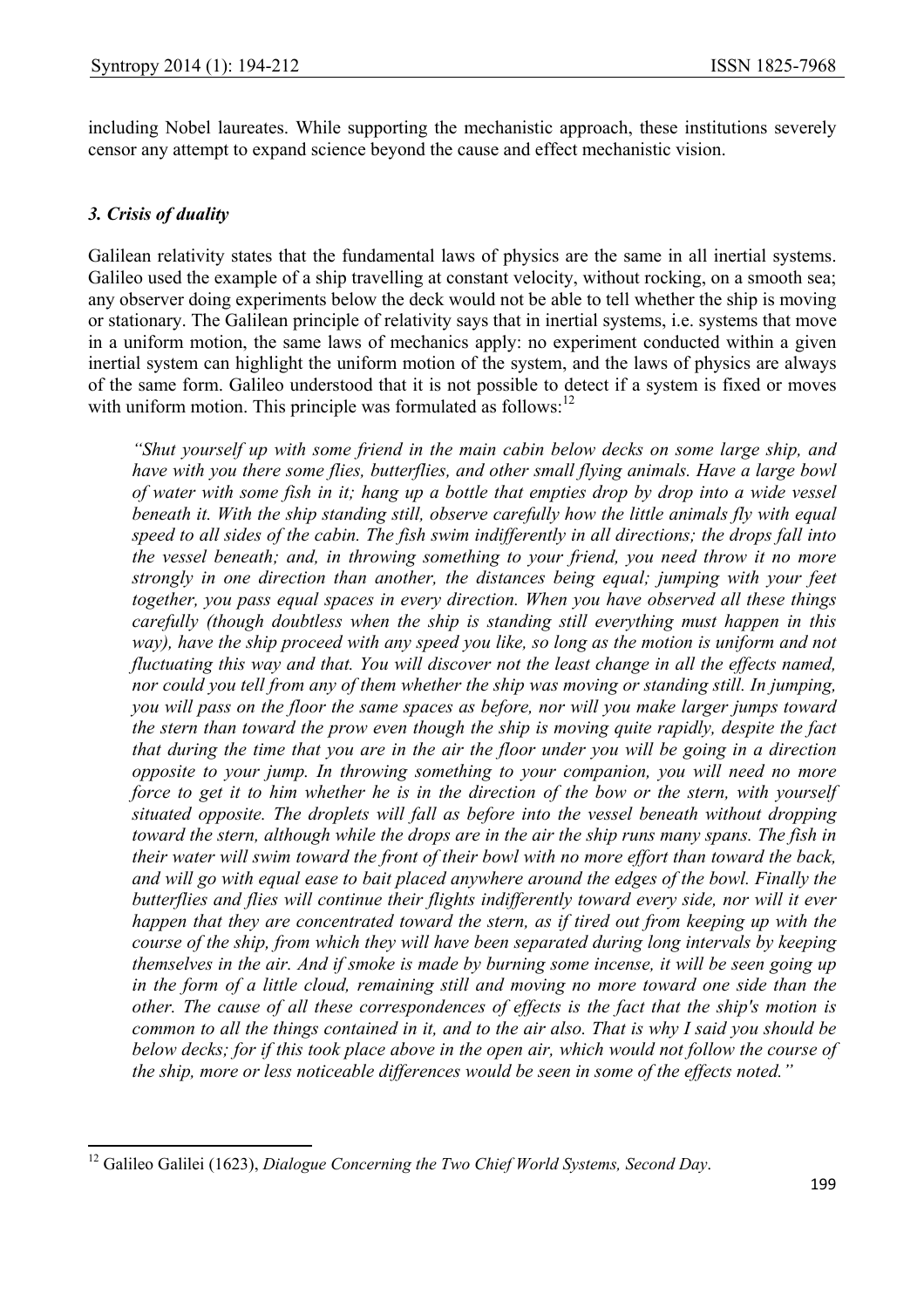Galileo shows that for an observer, on an inertial system, it is impossible to conclude whether the system is moving or stationary. For an observer on another inertial system, for example on the sea shore and looking to the ship in motion, the speeds of bodies on the ship will add up to the speed of the ship. For example, if a ship is moving at 20 km/h:



**Figure 1 – Galileo's relativity allowed to generalize the mechanistic vision** 

and a cannon ball is fired at 280 km/h in the same direction to the movement of the ship, the observer on the sea shore will see the cannon ball move at 300 km/h, 280 km/h of the speed of the cannon ball plus 20 km/h of the speed of the boat. If the cannon ball were fired in the opposite direction to the movement of the ship the resulting speed would be 260 km/h, 280 km/h of the speed of the cannon ball minus 20 km/h of the speed of the boat (speeds are subtracted because they move in opposite directions). On the contrary for a sailor on the ship sharing the same movement of the ship, the cannon ball would always move at 280 km/h in any direction he would fire it. Therefore, if an observer on the seashore sees the cannon ball moving at 300 km/h and the boat in the same direction at 20 km/h he can conclude that the ball was fired at 280 km/h.

Galileo's relativity is based on the principle that when changing an inertial system, speeds are added or subtracted on the basis of their relative speeds. In Galileo's relativity, speeds are relative to the inertial system, while time flows in an absolute way for all the systems.

Galileo's relativity provided the way to generalize the laws of mechanics and classical physics is based on Galileo's relativity.

But, in 1886 two American physicists, Michelson and Morley, conducted experiments which show that Galileo's relativity does not apply when dealing with the speed of light. They found that the speed of light does not add up to the speed of the body which is emitting it.

Let us imagine now, after 500 years, an astronaut on a very fast space ship heading towards Earth at 20,000 km/s who shoots a laser light ray towards Earth (at 300,000 km/s). An observer on Earth will not see the laser light move at 320,000 km/s, as Galileo's relativity would predict, but it will see it move at 300,000 km/s (because the speed of light is a constant). According to Galileo's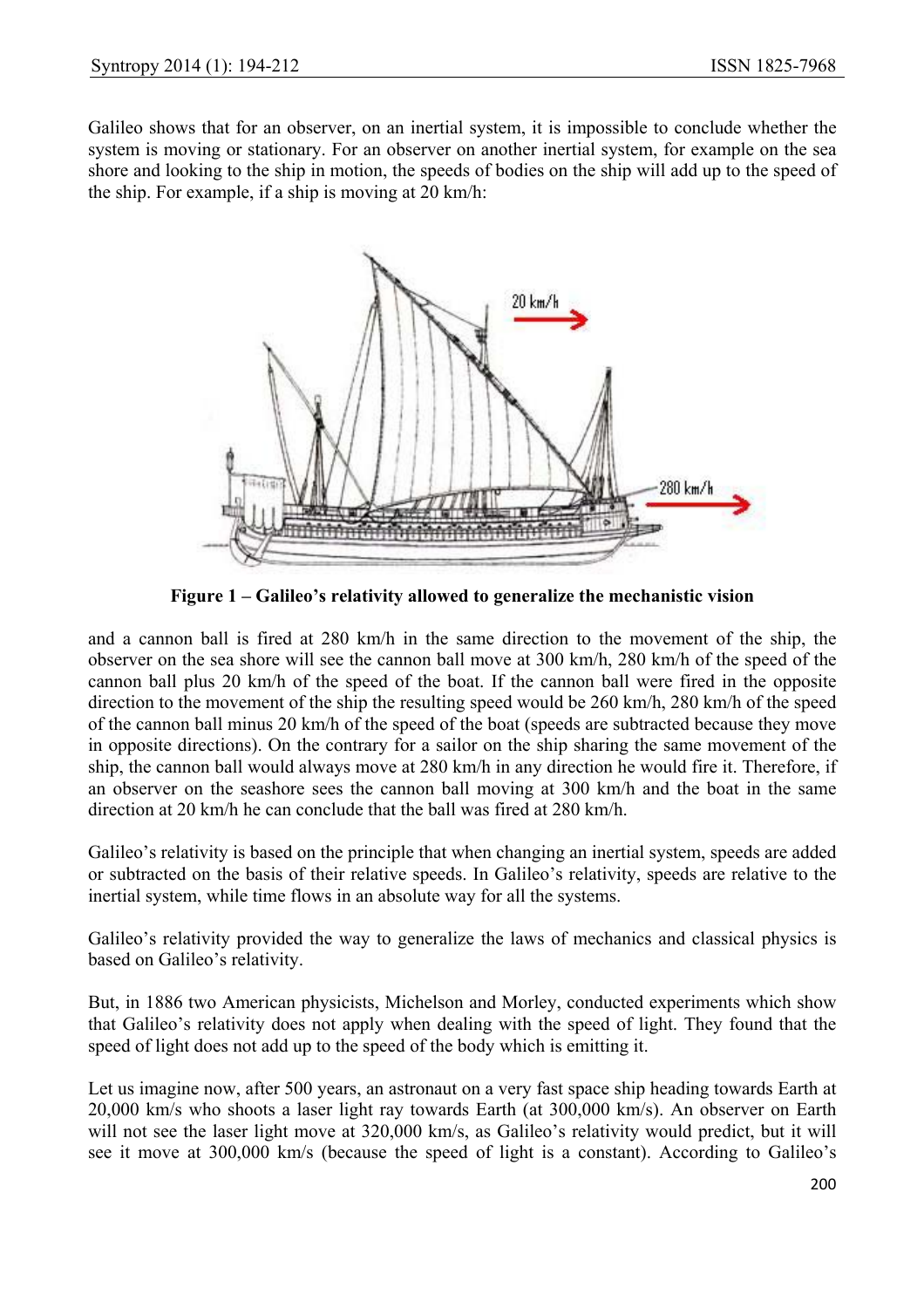relativity, the observer on Earth would expect that the astronaut on the space ship would see the light ray move at 280,000 km/s (300,000 km/s of the speed of light minus 20,000 km/s of the space ship) but, on the contrary, also the astronaut on the space ship sees the laser ray move at 300,000 km/s.

In 1905, analyzing the results obtained by Michelson and Morley, Albert Einstein found himself forced to invert Galileo's relativity according to which time is absolute and speed is relative. In order to describe the fact that the speed of light is constant, it was necessary to accept that time is relative. In his Special Relativity Einstein proved mathematically that what varies is time. When we move in the direction of light our time slows, and for us light continues to move at the same speed. This leads to the conclusion that approaching the speed of light time would slow down and stop, and if we could move at speeds higher than the speed of light, time would reverse.

In other words, events which happen in the direction in which we are moving become faster, because time slows down, but events which happen in the direction from which we are coming become slower, because time becomes faster.

In order to explain this situation, Einstein liked to use the example of lightning which strikes a railway simultaneously in two different points, A and B, far away from each other.<sup>13</sup> An observer sitting on a bench half-way would see the lightning strike the two points simultaneously, but a second observer on a very fast train moving from A to B passing next to the first observer at the moment in which the lightning strikes the two points would have already experienced the lightning striking point B, but would have not experienced the lightning striking point A. Even if the two observers share the same point of space at the same moment, they cannot agree on the events which are happening in the direction in which the second observer is moving. Agreeing on the existence of contemporary events is therefore linked to the speed at which the observers are moving.



**Figure 2 - Two observers who share the same point of space at the same moment, cannot agree on the events which are happening in the direction in which the second observer is moving.** 

 $\overline{a}$ 13 Einstein A. (1916) *Relatività, esposizione divulgativa,* Universale Bollati Boringhieri, Torino 1967.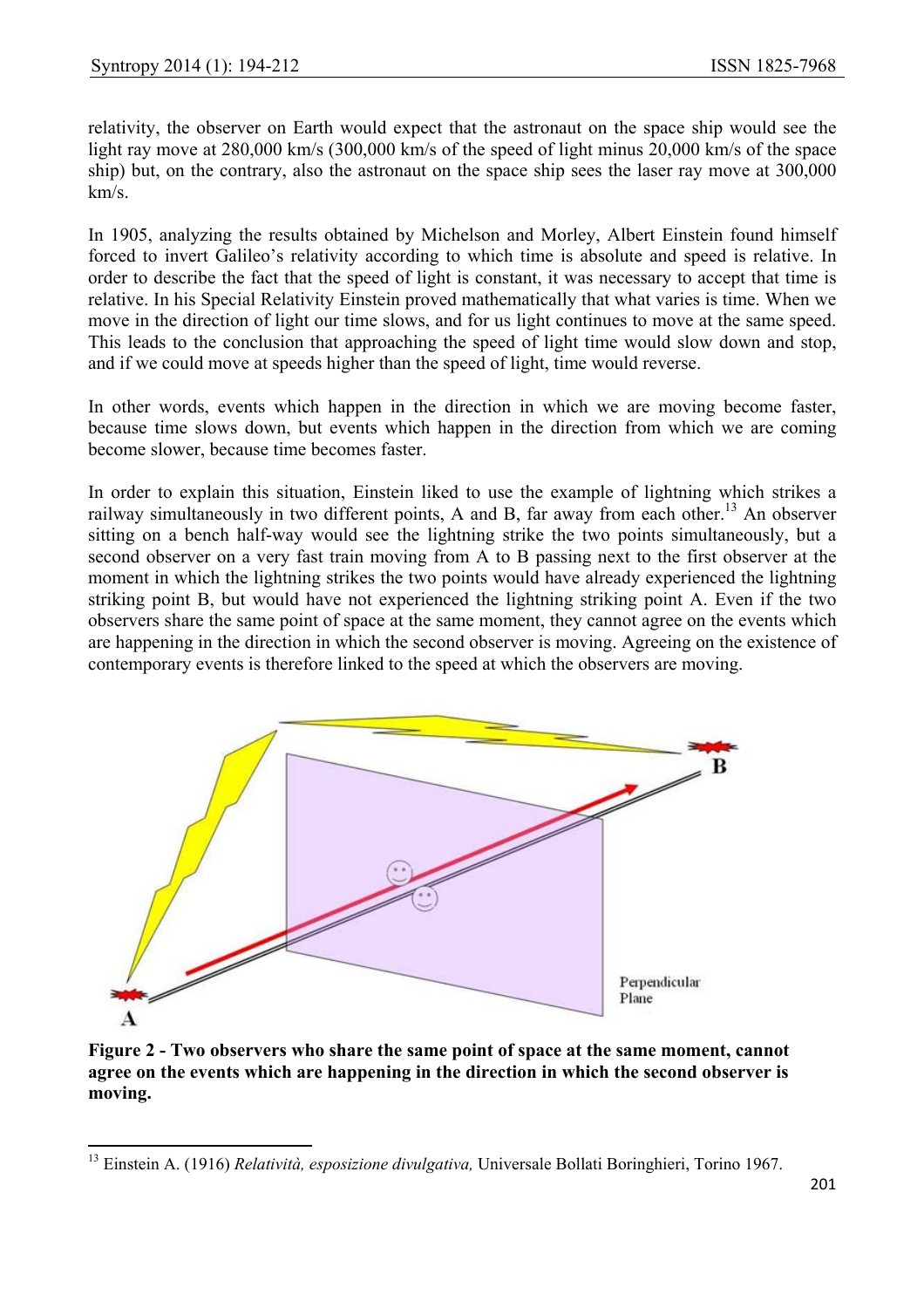Time flows differently if the event is happening in the direction towards which we are moving, or in the direction from which we are coming.

This example is limited to two observers; but what happens when we compare more than two observers moving in different directions at high speeds? The first couple (one on the bench and the other in the train) can reach an agreement only on the contemporary existence of events which happen on a plane perpendicular to the movement of the train. If we add a third observer moving in another direction, but sharing the same place and moment with the other two observers, they would agree only on events placed on a line which unites the two perpendicular planes; if we add a fourth observer, they would agree only on a point which unites the three perpendicular planes; if we add a fifth observer, who is not even sharing the same point in space, no agreement would be possible at all.

If we consider that only what happens in the same moment exists (Newton's time concept), we would be forced to conclude that reality does not exist. In order to re-establish an agreement between the different observers, and in this way the existence of reality, we need to accept the coexistence of events which could be future or past for us, but contemporary for another observer. Extending these considerations, we arrive at the necessary consequence that past, present and future coexist<sup>14</sup>. Einstein himself found it difficult to accept this consequence of special relativity since it is intuitive to imagine time which flows from the past to the future, but counterintuitive to imagine that past, present and future coexist! Einstein used the term *Übercausalität* (supercausality) to refer to this new model of causality. Yet, Einstein was well aware that extending the current scientific paradigm to supercausality would reopen the conflict between science and religion. He therefore found a stratagem which permitted to reduce the equations of Special Relativity to the  $E = mc^2$ relation, which only deals with classical time.

Few people know that the mass-energy relation  $E = mc^2$ , which is usually attributed to Albert Einstein, had been published by several others before, including:

- 1. the Englishman Oliver Heaviside<sup>15</sup> in 1890 in his *Electromagnetic Theory* vol. 3;
- 2. the Frenchman Henri Poincaré<sup>16</sup> in 1900;
- 3. the Italian Olinto De Pretto in 1903 in the scientific journal "Atte" and registered at the "Regio Istituto di Scienze"<sup>17</sup>.

In deriving this equation, Einstein's predecessors made assumptions that led to problems when dealing with different inertial systems, since the quantity of motion was not present in the equation. Einstein succeeded where others had failed by deriving the formula in a way that was consistent in all frames of reference. He did so in 1905 with his equation for Special Relativity, which adds momentum to the  $E = mc^2$  equation:

$$
E^2 = m^2c^4 + p^2c^2
$$

where  $E$  is energy,  $m$  is mass,  $p$  momentum and  $c$  the constant of the speed of light

 $\overline{a}$ 

<sup>14</sup> Fantappiè L. (1955a) *Conferenze scelte,* Di Renzo Editore, Roma 1993.

<sup>15</sup>Auffray J.P., *Dual origin of E=mc2*:http://arxiv.org/pdf/physics/0608289.pdf

<sup>16</sup>Poincaré H,. *Arch. néerland. sci*. 2, 5, 252-278 (1900).

<sup>&</sup>lt;sup>17</sup>De Pretto O., *Lettere ed Arti*, LXIII, II, 439-500 (1904), Reale Istituto Veneto di Scienze.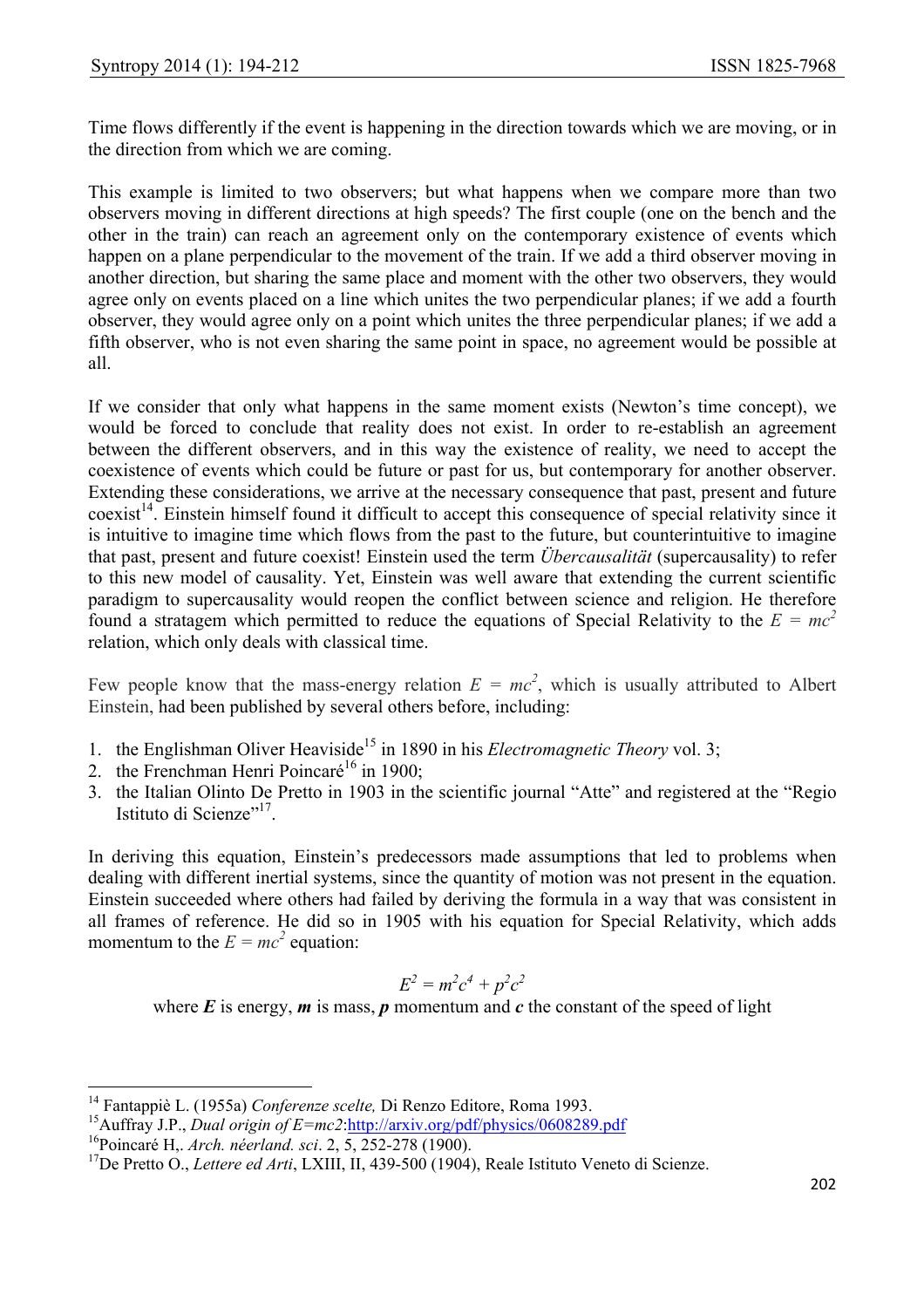This equation is known as energy/momentum/mass. However, since it is quadratic, it has two solutions for energy: one positive and one negative.

The positive or forward-in-time solution describes energy that diverges from a cause, for example light diverging from a light bulb or heat spreading out from a heater. But in the negative solution, the energy diverges backward-in-time from a future cause; imagine beginning with diffuse light energy that concentrates into a light bulb. This, quite understandably, was considered an unacceptable solution since it implies retrocausality, which means that an effect occurs before its cause. Einstein solved this problem by assuming that the momentum is always equal to zero; he could do this because the speed of physical bodies is extremely small when compared to the speed of light. And so, in this way, Einstein's complex energy/momentum/mass equation simplified into the now famous  $E = mc^2$  equation, which always has positive solution.

But in 1924 Wolfgang Pauli (Austrian physicist, Nobel Prize 1935) discovered that electrons have a spin which nears the speed of light. Soon after the Swedish physicists Oskar Klein and the German physicist Walter Gordon proposed the Klein-Gordon equation, in order to describe quantum particles in the framework of Einstein's relativity. This equation uses the full energy/momentum/mass equation of Special Relativity and yields two solutions: a forward-in-time wave solution (*retarded waves*) and a backward-in-time wave solution (*advanced waves*). But since the negative time solution was considered unacceptable, it too was rejected.

Werner Heisenberg (German physicist, Nobel Prize 1932) wrote to Wolfgang Pauli: "*I regard the backward-in-time solution ... as learned trash which no one can take seriously*" 18 and in 1926 Erwin Schrödinger (Austrian physicist, Nobel Prize 1933) removed Einstein's equation from the Klein-Gordon equation and suggested that time be treated in essentially the classical mechanical way, as only flowing forward.

Whereas the Klein-Gordon equation could explain the dual nature of matter (particle/wave), as a consequence of the dual causality (forward and backward-in-time causality), Schrödinger's equation was not able to explain the wave/particle nature of matter. Consequently, in 1927 Niels Bohr (Danish physicist, Nobel Prize 1922) and Werner Heisenberg met in Copenhagen and suggested an interpretation of quantum mechanics in which matter propagates as waves that collapse into particles when observed. This interpretation, in which the act of observation creates reality, implied the idea that men are endowed with God-like powers of creation and that consciousness precedes the formation of reality. But when Schrödinger discovered how Heisenberg and Bohr had used his equation, with ideological and political implications, he commented: "*I do not like it, and I am sorry I ever had anything to do with it.*"

In 1928 Paul Dirac (English theoretical physicist Nobel Prize in Physics for 1933 with Erwin Schrödinger) used the energy/momentum/mass equation in order to describe relativistic electrons. He was faced again with a dual solution: electrons  $(e<sup>+</sup>)$  and neg-electrons  $(e<sup>+</sup>)$ , the anti-particle of the electron). Heisenberg's reaction was of outrage, since he perceived the backward-in-time solution as an abomination and in 1934 he replaced those parts of the equation which refer to negative energy, with an operator which creates unlimited numbers of "virtual" electron-positron pairs, without any energy input.

 $\overline{a}$ 18 Heisenberg W. (1928), *Letter to W. Pauli*, PC, May 3, 1928, 1: 443.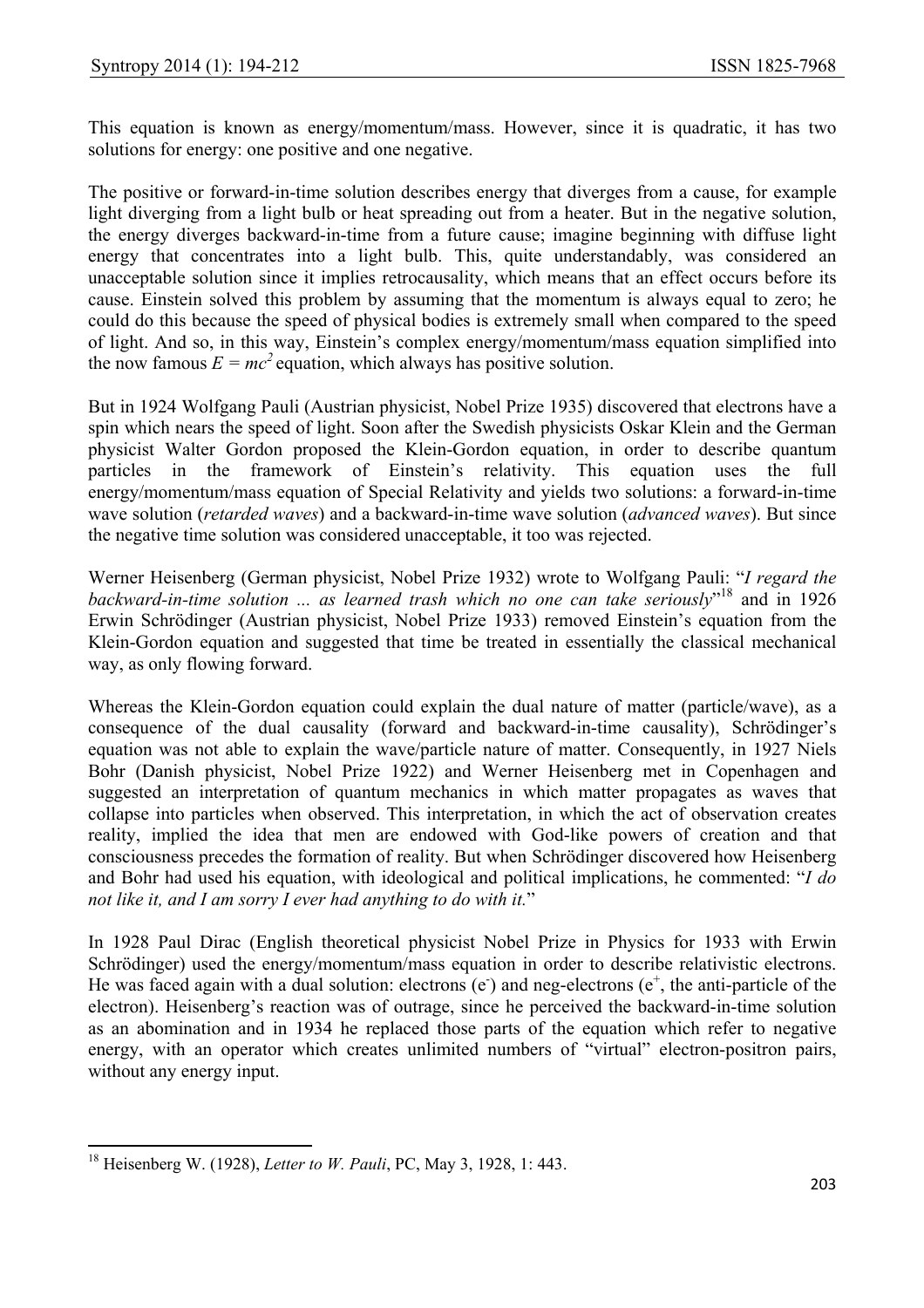$\overline{\phantom{a}}$ 

In 1934 Heisenberg took this escape window and, since then, physicists ignore the negative energy solutions of the two most used and respected equations in modern physics: the energy/momentum/mass equation of special relativity and Dirac's relativistic equation.

## *4. The dawn of non-dualistic science*

The rejection of the negative energy solution has made the two theories upon which all modern physics rests, relativity and quantum mechanics, seem incompatible, since when they are combined together an unacceptable backward-in-time energy arises. Furthermore in the 1930s the scientific debate between special relativity and quantum mechanics was poisoned by political passions. In April 1933 Einstein learned that the new German government had passed a law excluding Jews from holding any official positions, including teaching at universities. A month later, the episode of the burning of books by the Nazis occurred, with Einstein's works being among those burnt, and Nazi's propaganda minister Joseph Goebbels proclaimed, "*Jewish intellectualism is dead*." Einstein's name was on a list of assassination targets, with a \$5,000 bounty on his head and one German magazine included him in a list of enemies of the German regime with the phrase, "*not yet hanged.*" Einstein's treatises were burned, his suburban villa in Berlin was raided, and his furniture, books, bank account and even his violin were seized. Hitler's ideological convictions about Jewish science had received support from the book "One hundred Authors against Einstein."<sup>19</sup> The theory of relativity was stigmatized as Jewish science, deliriums of a crazy Jew, whereas the Bohr and Heisenberg's Copenhagen interpretation was accepted.

Nevertheless several scientists were working on the idea of expanding causality beyond mechanical causation.

1. In 1941, while working on the d'Alembert operator, which combines special relativity with quantum mechanics, the mathematician Luigi Fantappie<sup>20</sup> realized that the forward-in-time solution (i.e. *retarded waves*) describes energy and matter that diverge and tend towards a homogeneous and random distribution. For example, when heat radiates from a heater, it tends to spread out homogeneously in the environment; this is the law of entropy, which is also known as heat death. Fantappiè showed that the forward-in-time solution is governed by the law of entropy, whereas the backward-in-time solution (i.e. *advanced waves*) is governed by a symmetric law that Fantappiè named syntropy (from the Greek *syn* = converging, *tropos* = tendency). The forward-in-time solution describes energy that diverges from a cause, and requires that causes be in the past; the backward-in-time solution describes energy and matter that converge towards future causes (i.e. *attractors*). The mathematical properties of the law of syntropy are energy and matter concentration, an increase in differentiation and complexity, a reduction of entropy, the formation of structures, and an increase in order. These are also the main properties that biologists observe in life and which cannot be explained in the classical

<sup>&</sup>lt;sup>19</sup>Israel H., Ruckhaber E., and Weinmann R. (1931), *Hundert Autoren Gegen Einstein*, Voigtlander Verlag, Leipzig 1931.

 $20$  Luigi Fantappiè (1901-1956) was considered one of the foremost mathematicians of the last century. He graduated at the age of 21 from the most exclusive Italian university, "*La Normale Di Pisa,*" with a dissertation on pure mathematics and became a full professor at the age of 27. During the university years he was roommate with Enrico Fermi. He worked with Heisenberg, exchanged correspondence with Feynman, and in April 1950 he was invited by Oppenheimer to become a member of the exclusive Institute for Advanced Study in Princeton and work with Einstein.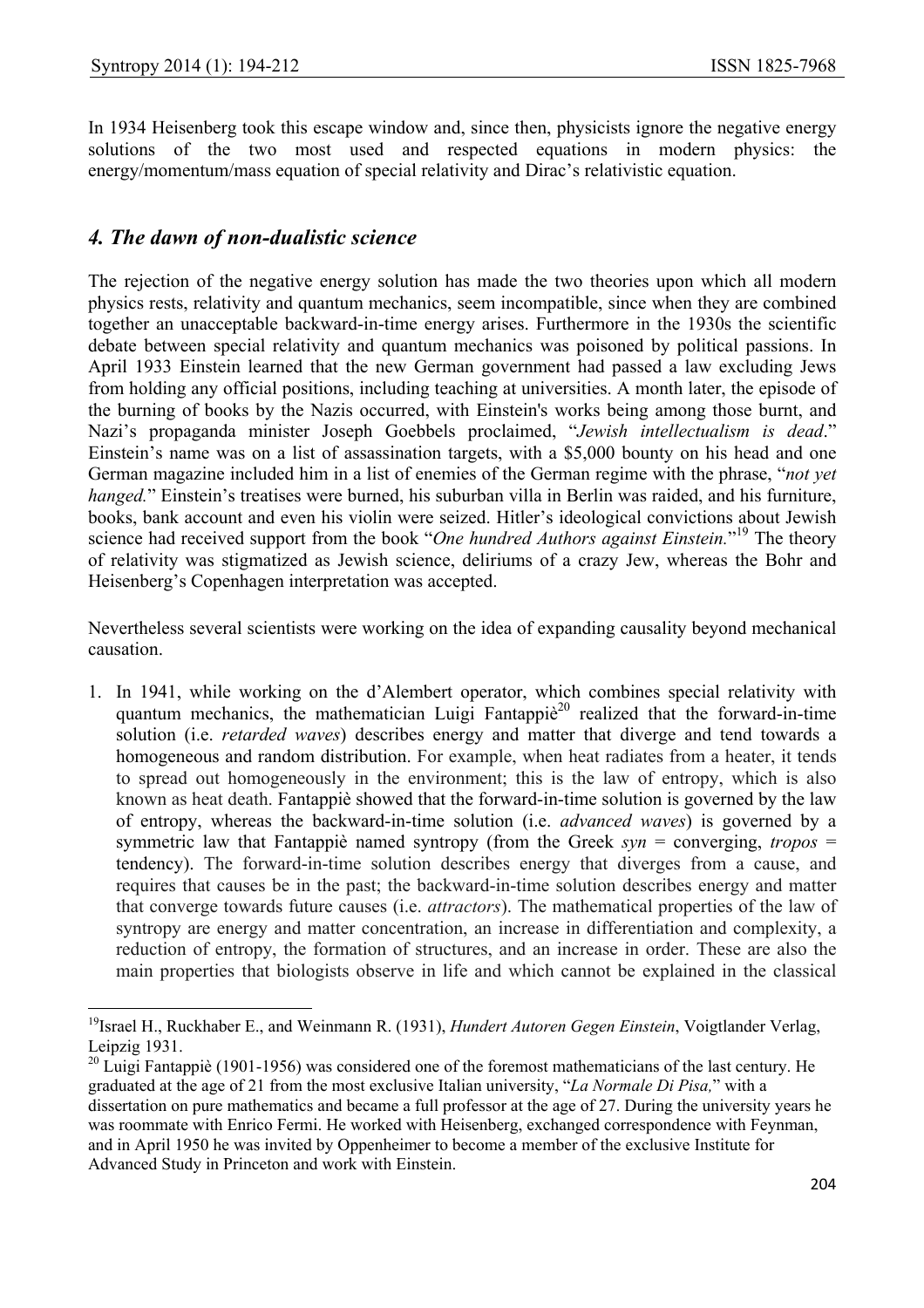(time forward) way. This realization led Fantappiè to formulate "*The Unitary Theory of the Physical and Biological World*", first published in 1942, where he suggests that we live in a supercausal universe, governed by causality and retrocausality, and that *life is caused by the future.21*

- 2. Similar considerations were reached by the paleontologist Teilhard de Chardin who pointed out the need for a law symmetrical to entropy: "*Reduced to its essence, the problem of life can be expressed as follows: once we admit the two major Laws of Energy Conservation and of Entropy (to which physics is limited), how can we add, without contradictions, a third universal law (which is expressed by biology) ... The situation is clarified when we consider at the basis of cosmology the existence of a second kind of entropy (or anti-entropy).*" 22 Teilhard de Chardin was a paleontologist and well-known evolutionary scientist and became famous after his death with the publication of his books, among which *The Phenomenon of Man* and *Towards Convergence*. Teilhard could not see traces of Darwin's evolutionary theory in paleontology, since the transition species are missing, and suggested a model of evolution which broadens science to a new type of causality which retro-acts from the future. For Teilhard life is guided by attractors which converge in the Omega point. Teilhard considered reality organized in three main concentric spheres. The innermost sphere is the final aim of the evolution of the universe, in which all of matter will be transformed into organic and conscious matter, and it is also the closest to the Omega point. The outer sphere is the most distant from the Omega point, the realm of inanimate matter. The middle sphere is the realm of life which does not yet reflect on itself, the biosphere. It is worthwhile noting the decree of the Holy Office in 1958, chaired by Cardinal Ottaviani, which imposed religious congregations to withdraw the works of Teilhard from all their libraries. The decree states that the texts of the Jesuit "*offend Catholic doctrine*" and alerted the clergy to "*defend the spirits, especially of the young, from the dangers of the works of father Teilhard de Chardin and his disciples*."
- 3. The hypothesis that a different type of causality is required, had been postulated also by Hans Driesch (1867-1941), a pioneer in experimental research in embryology. Driesch suggested the existence of final causes, which act in a top-down way (from global to analytical, from the future to the past) and not in a bottom-up way, as happens with classical causality. Final causes would lead living matter to develop and evolve, and would coincide with the purpose of nature, the biological potential. Final causes were named by Driesch entelechy<sup>23</sup>. Entelechy is a Greek word whose derivation (*en-telos*) means something that contains in itself its own end or purpose, and that evolves towards this end. So, if the path of normal development is interrupted, the system can achieve the same end in another way. Driesch believed that the development and behavior of living systems are governed by a hierarchy of entelechies, which all result in an ultimate entelechy. The demonstration of this phenomenon was provided by Driesch using sea urchin embryos. Dividing cells of the embryo of sea urchin after the first cell-division, he expected each cell to develop into the corresponding half of the animal for which it had been designed or preprogrammed, but instead he found that each developed into a complete sea urchin. This also happened at the four-cell stage: entire larvae ensued from each of the four cells, albeit smaller than usual. It is possible to remove large pieces from eggs, shuffle the blastomeres and interfere in many ways without affecting the resulting embryo. It appears that

 $\overline{a}$ 

<sup>21</sup>Fantappiè L. (1942), *Sull'interpretazione dei potenziali anticipati della meccanica ondulatoria e su un principio di finalità che ne discende*, Rend. Acc. D'Italia, 1942, 4(7).

<sup>22</sup>Teilhard de Chardin P. (2008), *Il fenomeno umano.* Queriniana, Brescia, 2008.

<sup>&</sup>lt;sup>23</sup>Driesch H. (1908), *The Science and Philosophy of the Organism*, www.gutenberg.org/ebooks/44388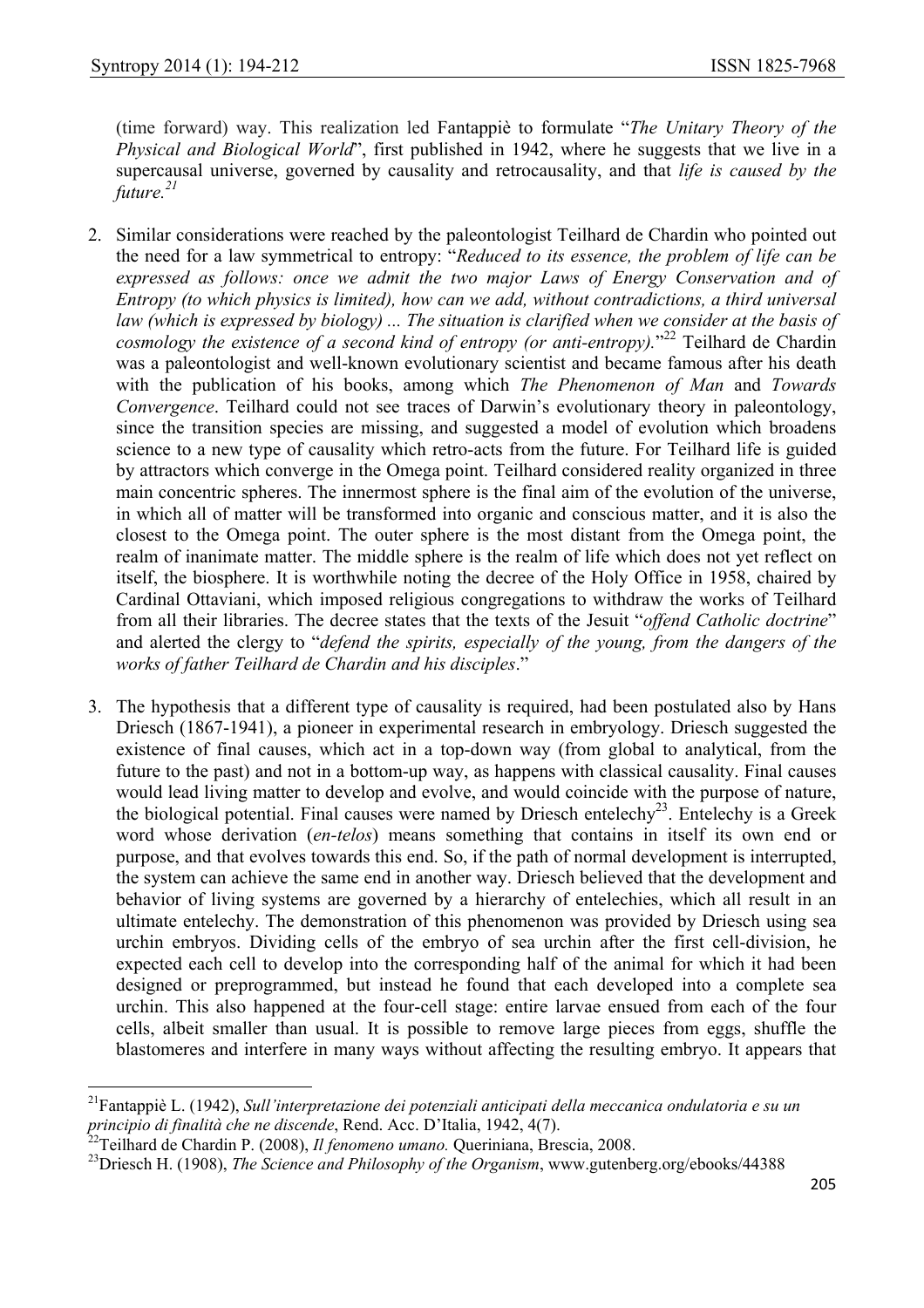$\overline{\phantom{a}}$ 

any single monad in the original egg cell is capable of forming any part of the completed embryo. Conversely, when merging two young embryos, a single sea urchin results and not two sea urchins. These results show that sea urchins develop towards a single morphological end. The moment we act on an embryo the surviving cell continues to respond to the final cause that leads to the formation of structures. Although smaller, the structure which is reached is similar to that which would have been obtained by the original embryo. It follows that the final form is not caused by the past or by a program, a project or a design which act from the past, since any change we introduce in the past leads to the formation of the same structure. Even when a part of the system is removed or the normal development is disturbed, the final form is reached and it is always the same. Another example is that of the regeneration of tissues. Driesch studied the process by which organisms are able to replace or repair damaged structures. Plants have an amazing range of regenerative capabilities, and the same happens with animals. For example, if a flatworm is cut into pieces, each piece regenerates a complete worm. Many vertebrates have extraordinary capabilities of regeneration, for example, if the lens of the eye of a newt is surgically removed, a new lens is regenerated from the edge of the iris, whereas in the normal development of the embryo the lens is formed in a very different way, starting from the skin. Driesch used the concept of entelechy to account for the properties of integrity and directionality in the development and regeneration of bodies and living systems. Driesch argued that many of the basic problems of biology cannot be solved by a an approach in which the organism is simply considered a machine. Driesch works have been accused of implying metaphysical teleology and vitalism, and have been rejected.

4. Wilhelm Reich (1897-1957) was an Austrian psychoanalyst, and one of the most radical figures in the history of psychiatry. He was the author of several influential books and essays, most notably Character Analysis (1933), The Mass Psychology of Fascism (1933), and The Sexual Revolution (1936). His work on character contributed to the development of Anna Freud's The Ego and the Mechanisms of Defence (1936), and his idea of muscular armour. It was in New York in 1939 that Reich first stated he had discovered a life force, or cosmic energy. He said he had seen traces of it when he injected his mice with bions. In 1940 he began to build insulated Faraday cages that he believed would concentrate the orgone, and called them *orgone accumulators*. These accumulators were tested on mice with cancer, and on plant growth. Reich showed that orgone is able to destroy cancerous growth, since tumors in all parts of the body disappear or diminish. In 1956 Reich was sentenced to two years in prison, and in June and August of that same year over six tons of his publications were burned by order of the court. One of the most notable examples of censorship in the history of the United States. He died in jail of heart failure just days before he was due to apply for parole.

After the end of World War II, any finding which was extending science beyond mechanical causation was censored and fiercely suppressed. The aim of science was not any more seeking authentic knowledge and sharing the results with the community of knowledge seekers, but it had become a matter of power. Digressions from the mechanistic paradigm were no longer tolerated and were punished with fierce censorship, discredit and removal from the academic or research position. A new era in science24 took shape where profit-seekers, individuals scientists as well as institutions, became secretive, often inserting wrong information in their manuscripts, so that others

<sup>24</sup> Bauer H. (2012), *Dogmatism in Science and Medicine: How Dominant Theories Monopolize Research and Stifle the Search for Truth*, McFarland, 2012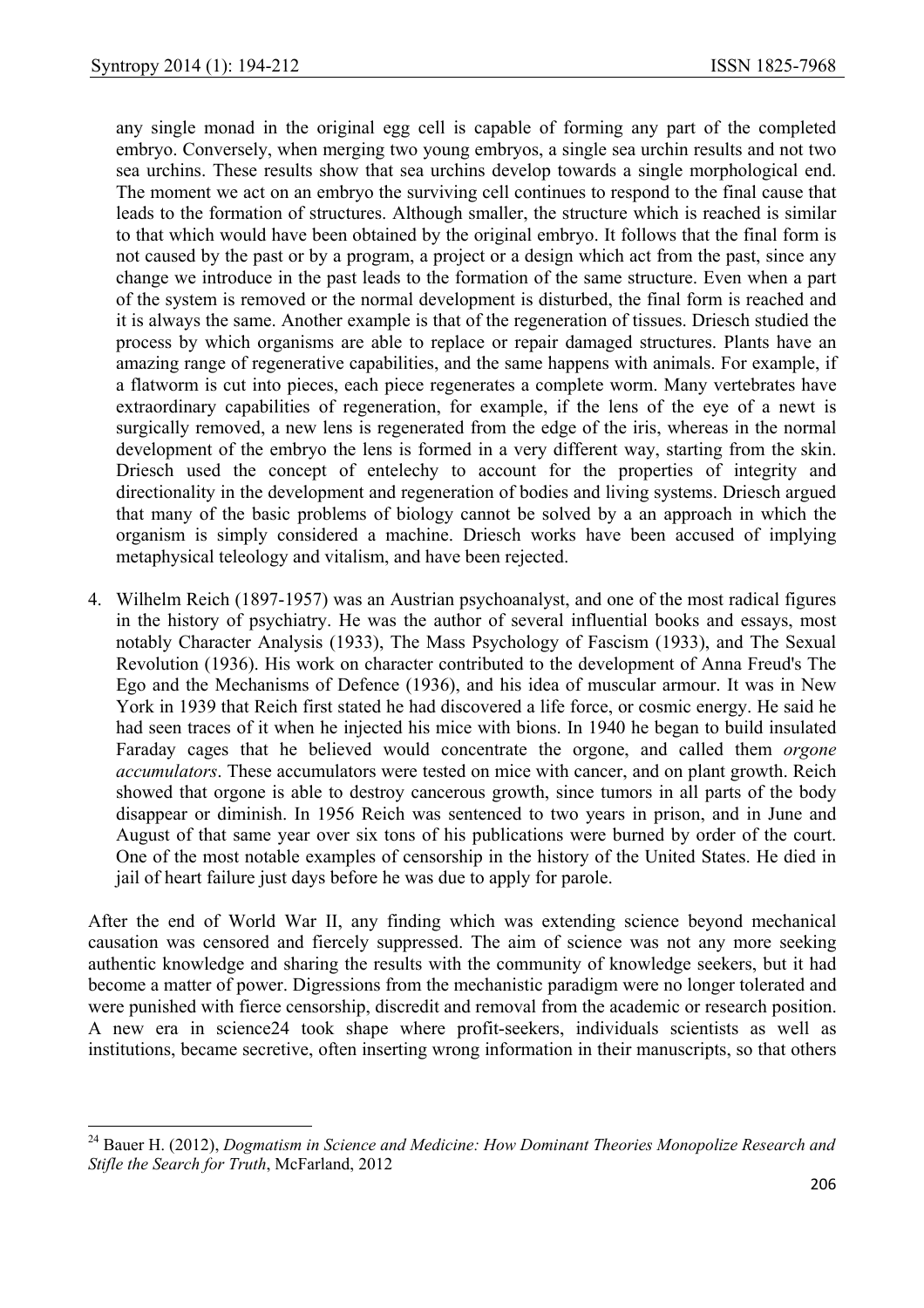could not benefit from the knowledge of crucial details of their work. 25 Sharing of information became a rarity26, and fraud and dishonesty the norm. The absolute necessity for uninterrupted flows of grant money brought enormous pressure to take on only projects that guarantee publications, on aggressively curate scientific journals. Luxury-scientific journal editors started building bubbles in fashionable fields, where researchers can make the bold claims these journals want, while discouraging other important works:

"*I work in a psychiatric research group and the highest cited papers are in psychiatric genetics, where non-replication is the norm. These studies have only managed to account for a small proportion of the variance in severe mental illness. But, research into social risk factors (e.g. childhood adversity, migration, poverty), which are known to be important determinants of mental health, is rarely funded by the research councils, despite its obvious utility in promoting public mental health, and is never published in Nature, Science or any of the highest impact journals. There is a negative correlation between the usefulness of research and its likelihood of appearing in the top journals.*" 27

But now, a widespread chorus of scientists is calling for a change towards a new way of doing research, which will comprise qualitative and quantitative, objective and subjective, and take into account the context and complexity.

## *5. Probabilities or possibilities?*

 $\overline{a}$ 

The conflict between special relativity and quantum mechanics, which can be traced back to Einstein's sentence "*God does not play dice*" and to his rejection of the use of probability in physics, led Einstein to the conviction that a new mathematics is needed. Einstein was accused of hardline determinist, but Wolfgang Pauli showed that Einstein was not a determinist but a realist, with the belief that the deeper forms of causality, brought to light in relativity and quantum theory, can be understood only in terms of what Einstein named *Übercausalität*, supercausality, and that supercausality requires "*an entirely new kind of mathematical thinking.*"

The problem with mathematics is due to the fact that it has to be deterministic. For example, in order to guarantee determinism, functions are "injective", which means that to each value of *x* only one value of *y* can be associated. But, square roots (which are at the basis of supercausality) provide always two values for *y*, one positive and one negative.

<sup>25</sup> Hazen R.M. (1988), *The Breakthrough: The Race for the Superconductor*, Summit Books / Simon & Schuster.

<sup>&</sup>lt;sup>26</sup> Mirowski P. (2011), Science-Mart: Privatizing American Science, Harvard University Press.

<sup>&</sup>lt;sup>27</sup> www.theguardian.com/commentisfree/2013/dec/09/how-journals-nature-science-cell-damage-science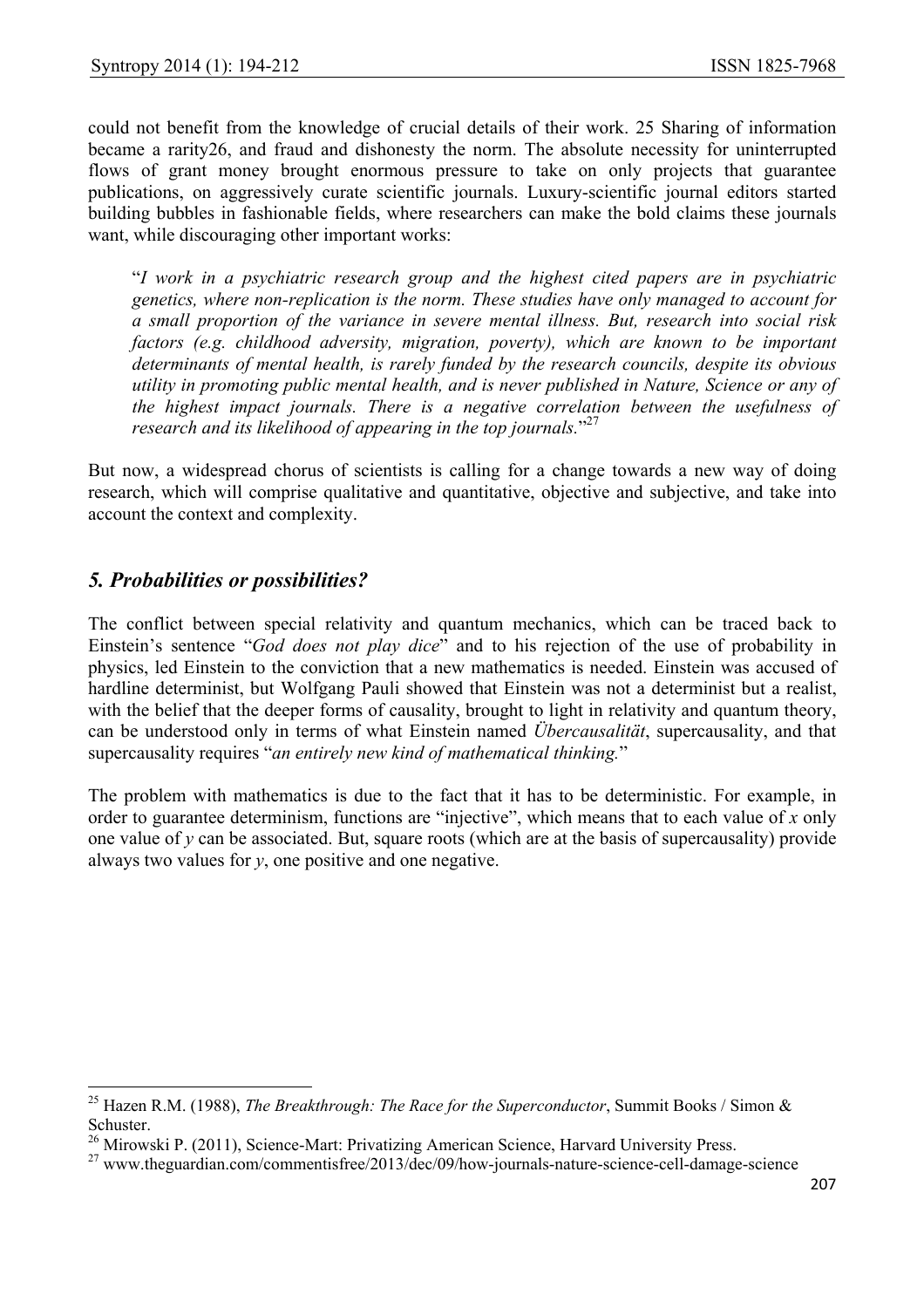

**Fig. – Graphical plotting of square root values** 

For example, the square root of number 4 (*x* axis) results in the values 2 and -2 (*y* axis). This makes square roots non-deterministic and non-injective and creates a paradox within mathematics, since any *x* value is associated to two *y* values.

Mathematicians responded to this paradox in an arbitrarily way, considering only the positive values of square roots and pretending that the negative values do not exist, as it is shown in the following plotting of the square root function.



**Fig. - Square root function. Negative values are arbitrarily omitted.**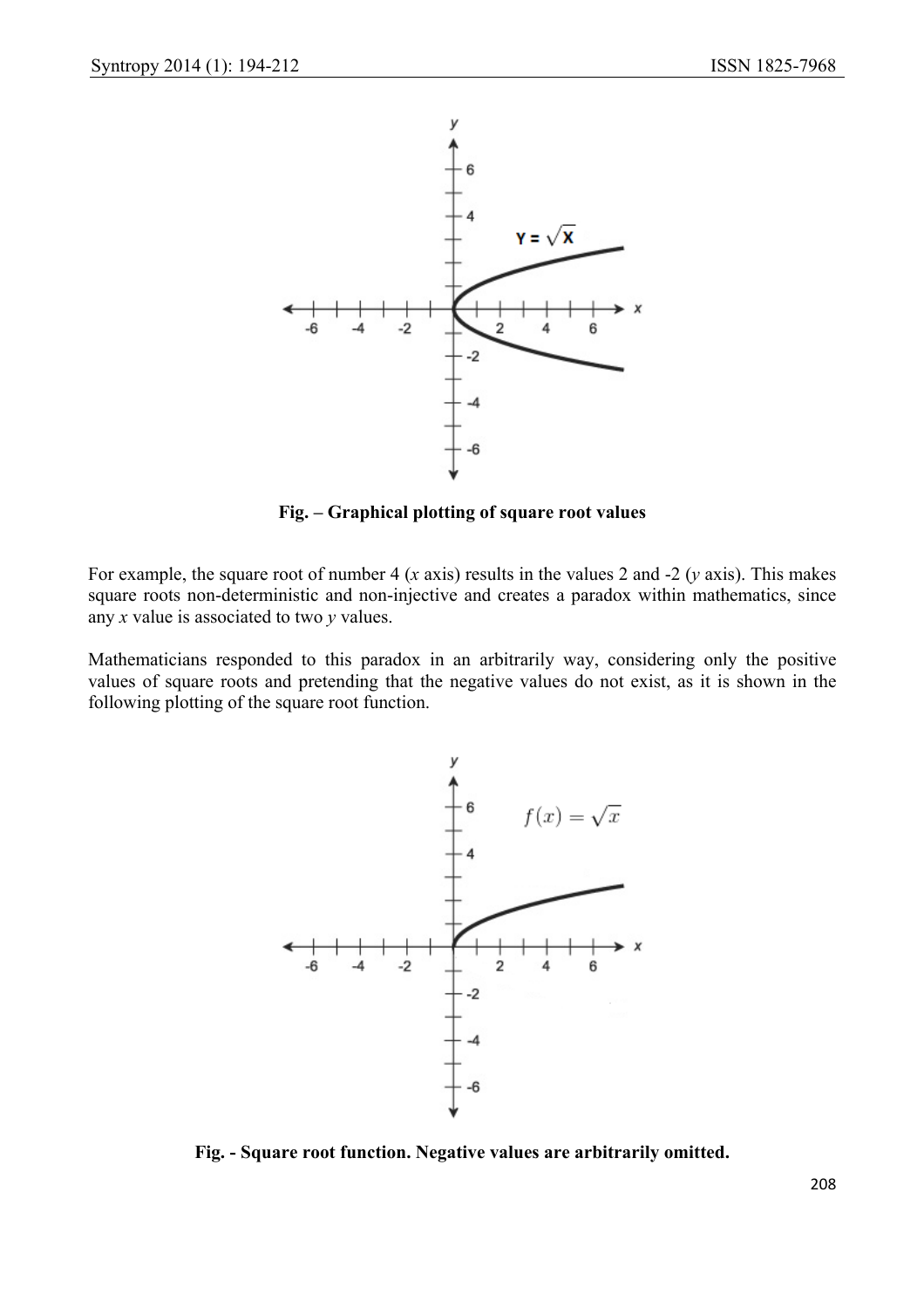$\overline{\phantom{a}}$ 

The idea that the "*book of nature*" is written in mathematical characters and that the aim of science is to find the exact functions which govern causality, proved wrong in population studies. Population studies have been taking place for thousands of years, with the first known census undertaken nearly 6000 years ago by the Babylonians in 3800 B.C.. Records show that Babylonians undertook censuses every 6 or 7 years, counting the number of people and livestock, as well as quantities of butter, honey, milk, wool and vegetables. The oldest existing census comes from China and took place during the Han Dynasty in the year 2 A.D.. Censuses were a key element of the Roman system of administration and were carried out every five years and provided a register of citizens and their property. The word census originates from the Latin word 'censere' which means 'estimate'. The Bible's Book of Numbers describes the counting of the Israelite population during the Flight from Egypt and of course the best known reference to a Roman census, is when the birth of Jesus occurred in Bethlehem and Mary and Joseph had to travel there to be enumerated. The most famous historic census in Europe is the Domesday Book which was undertaken by William the Conqueror in 1086. Population studied brought to the development of a different approach to numbers, which in the 18<sup>th</sup> century took the name of "statistics". Statistics was initially limited to the systematic collection of demographic and economic data, but it soon developed in the study of causality and it is now widely applied in experimental sciences and in the field of inference, which is the process of deriving logical conclusions from premises known or assumed to be true.

Statistics uses probabilities and this makes it non-deterministic and profoundly different from mathematics. On the other hand, statisticians generally feel an inferiority complex towards mathematicians and tend to compensate this feeling trying to turn statistics into a highly complex mathematics. An example is provided by logistic functions, which were developed in 1845 in the field of population forecast, by the mathematician and doctor in number theory Pierre François Verhulst. Verhulst was inspired by Thomas Malthus' book "*An Essay on the Principle of Population*", 28 first published in 1798. Malthus stated that every twenty-five years the population grows according to a geometrical ratio  $(1, 2, 4, 8, 16, 32, 64, 128, 256 \dots)$ , while the amount of food available grows according to an arithmetical ratio (1, 2, 3, 4, 5, 6, 7, 8, 9 ...); therefore, while the population doubles, food resources show a much more modest increase. Consequently, Malthus forecast was that in the year 2000 the proportion between population and food resources would be 4,096 to 13 and food resources would not be sufficient for the needs of the population. Malthus believed that, in order to stop this rapid growth of population, famine and disease were needed and were the two main instruments of population control. Hunger, epidemics, wars, but also the extermination of babies would contribute to control the population, thus balancing the population and the food. Logistic functions compare growth with available resources and essentially incarnate Malthus ideology. Even though they lead to systematically wrong results, they are extensively used in fields that range from artificial neural networks, biology, demography, economics, psychology, sociology and political science. Examples span from wrong demographic predictions, used to allocate resources, to wrong financial projections, used to guide investments (this was one of the major causes of the 2007 financial crisis), and wrong forecasts which have led whole economies in the slums.

People think of statistics as a kind of mathematics, but statistics and mathematics are used in different fields. Statistics is mainly used in life sciences, such as demography, economics, biology,

<sup>&</sup>lt;sup>28</sup>Malthus T.R. (1798), *An Essay on the principle of population as it affects the future improvement of society*, Reprint, London: Reeves and Turner, 1878.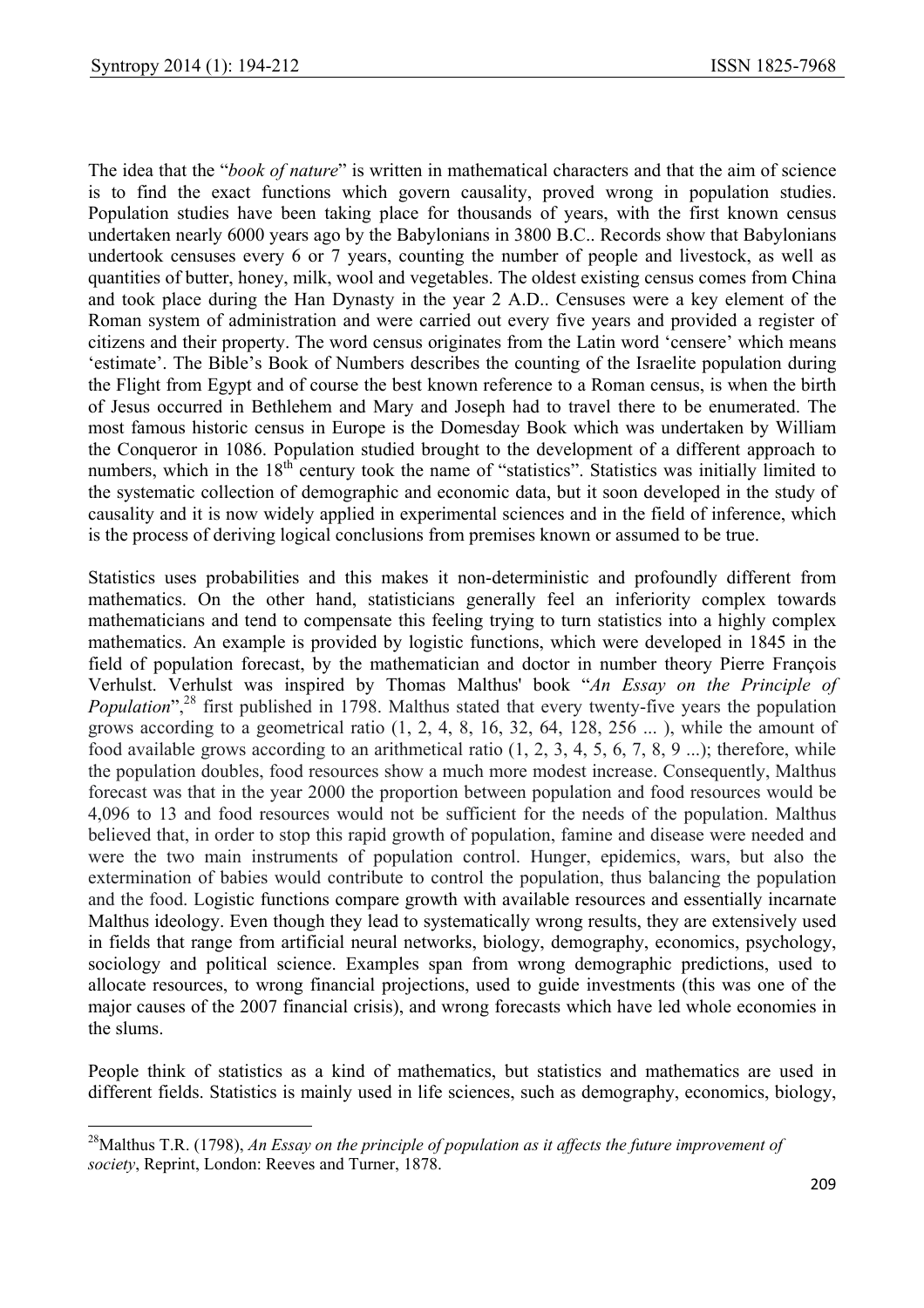medicine, psychology and sociology, whereas mathematics is used in mechanistic sciences, such as engineering and physics. This difference suggests that statistics is linked to life, whereas mathematics is linked to non-life. This consideration has led the first statisticians to question the difference between organic and inorganic, in order to better understand the specificity of statistics and mathematics. An example was provided by the faculty of Statistics in Rome, where regular meetings were held in order to study the difference between organic and inorganic. Experts from the most diverse disciplines were invited to participate.

Nonetheless, a new approach is taking shape. This approach, first named cybernetics, is used in computer programming and involves loops that require feedbacks, which trigger choices. It is different from mathematics since it treats data in the binary  $(0/1)$  form and not in the quantitative form. Facts have proved that in this way, translating all the information in bit of information (which can only be 0 or 1) the highest complexity can be achieved, whereas using the quantitative approach only few very limited applications are possible. Similarly, in the field of statistics when translating all the information in the dichotomous form 0/1, the most complex analyses are possible. Qualitative and quantitative data, subjective and objective, and an unlimited number of variables can be handled together.

This new approach is based on choices. Choices between different possibilities. Choices can be deterministic, as it usually happens with computer programs, or non-deterministic as it happens with statistics. In both cases, the key concept is that we live in a realm of possibilities which are not governed by linear functions or logistic equations, but by a complex interaction between the system and the context.

# *6. The decline of science*

In 1989, the American National Academies of Science (NAS) published a booklet entitled *On Being a Scientist,* in 1995 it added the sub-title *A Guide to Responsible Conduct in Research*. In the same period, the National Institutes of Health (NIH) established an Office of Research Integrity<sup>29</sup>, which all too often reports penalties enacted on researchers who have been found dishonest. On the first of October 2012, The Guardian published the article "*Tenfold increase in scientific research papers retracted for fraud. Study of 2,047 papers on PubMed finds that two-thirds of retracted papers were down to scientific misconduct, not error.*" 30 A study, published on the Proceedings of the National Academy of Sciences  $(PNAS)^{31}$ , found that papers are retracted mainly because of fraud. In the 5 October 2012 editorial of the New York Times "*Fraud in the scientific literature*"<sup>32</sup> it is suggested that researchers are competing for inadequate available resources<sup>33</sup> and have become grant-seekers, who continuously need to publish. This situation is leading researchers towards deliberate fraud and dishonesty, which is now considered to be endemic within science.  $34,35$ 

 $\overline{a}$ 

 $\frac{\frac{29 \text{http://ori.hhs.gov/}}{30 \text{www.theguardian.com/science/2012/oct/01/tenfold-increase-science-paper-retracted-fraud}}{\frac{31 \text{www.theguardian.com/science/2012/oct/01/tenfold-increase-science-paper-retracted-fraud}}{\frac{32 \text{www.nytimes.org/content/109/42/17028}}}}$ 

*Scientific fraud is rife: it's time to stand up for good science. The way we fund and publish science encourages fraud*, The Guardian, 2 November 2012.

<sup>34</sup>Broad W. and Wade N. (1982), *Betrayers of the Truth: Fraud and Deceit in the Halls of Science*, Simon & Schuster, 1982.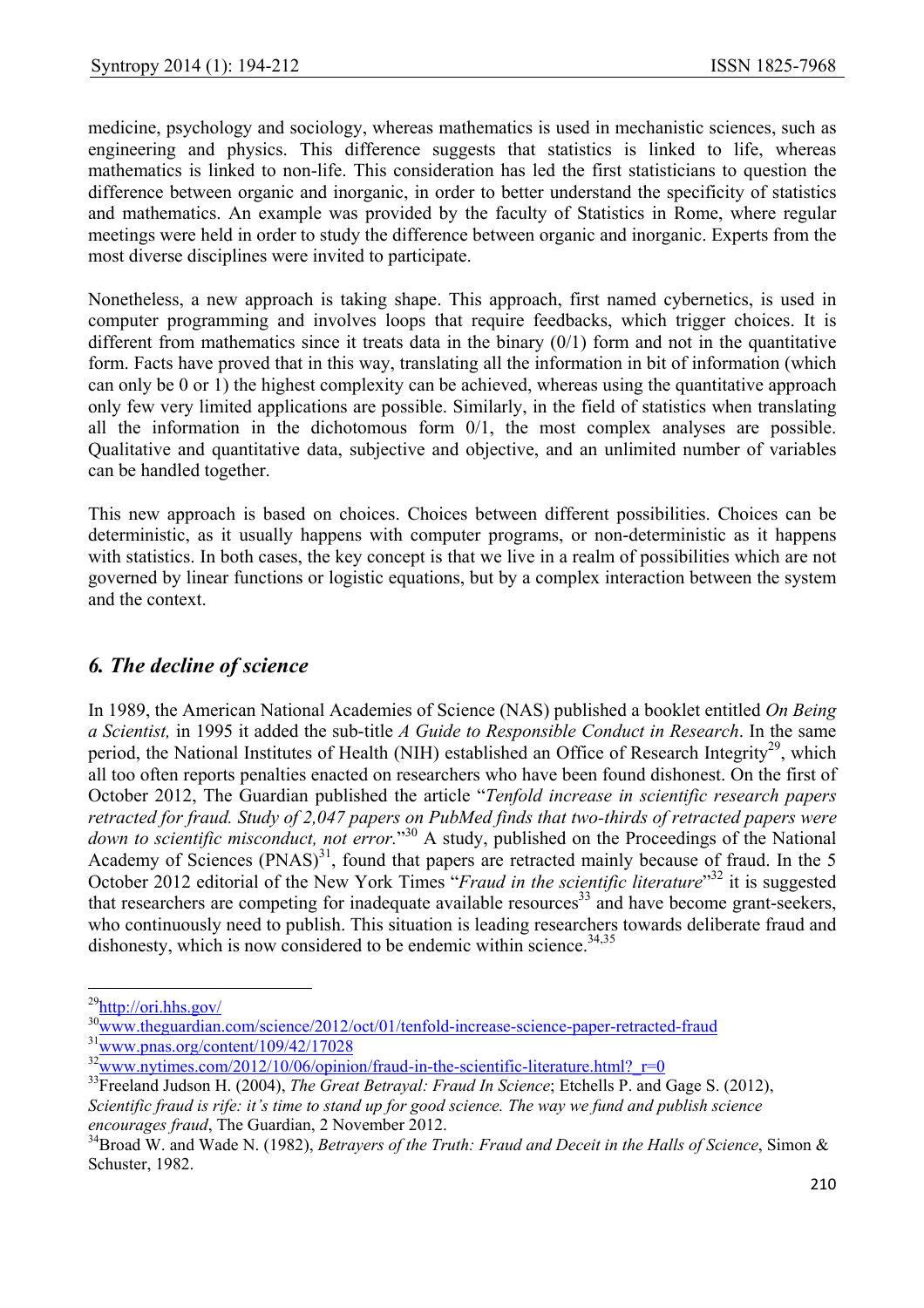*Publish or perish* is a phrase coined to describe the pressure to rapidly and continuously publish scientific works. Frequent publication is one of few methods at disposal to demonstrate scientific talent. Successful publications bring attention and sponsoring institutions, and facilitate funding. Scientists who publish infrequently, or who focus on activities that do not result in publications, find themselves out of the funding tracks. It is now widely recognized that the pressure to publish is one of the main causes of poor research and fraud in science.

Scientific fraud is usually perpetrated at the moment of data analysis, using complex mathematical models which allow for easy manipulation and fraud. When data-analysis becomes complex a state of confusion is triggered, partly because of the complexity of the techniques, and mainly because there is a clear-cut distinction between statistics and mathematics which is being violated. Statistics uses numbers in an intuitive and obvious way, it is based on good sense and simple mathematics, and it is not limited to the enumeration of reality, since it extends to the study of causal relations.

Causal relations are mainly investigated using Galileo's experimental method which provides a path that, starting from similar groups, introduces a treatment and attributes the differences (effects) to the treatment (cause). This methodology is based on the study of differences and has limited science to the exploration of cause and effect relations. Since differences can be manipulated by keeping or removing outliers<sup>36</sup>, results can be easily object to fraud.

Fortunately another path in the study of causality is provided by the methodology of concomitant variations which instead of differences among groups, searches for concomitances among dichotomous variables. This methodology can handle an unlimited number of qualitative and quantitative variables, uses simple mathematics, can keep track of the context and of the complexity of natural phenomena, leads to results which are robust and usually easy to replicate and does not allow for fraud.

35Bauer H. (2014), *The Science Bubble*, EdgeScience #17, February 2014,

http://www.scientificexploration.org/edgescience/

 $36$ In statistics, an outlier is an observation that is distant from other observations. An outlier may be due to variability in the measurement or it may indicate experimental error. Consequently, it is commonly accepted that researchers can freely include or exclude outliers from the data set, changing in this way the outcome of the results.